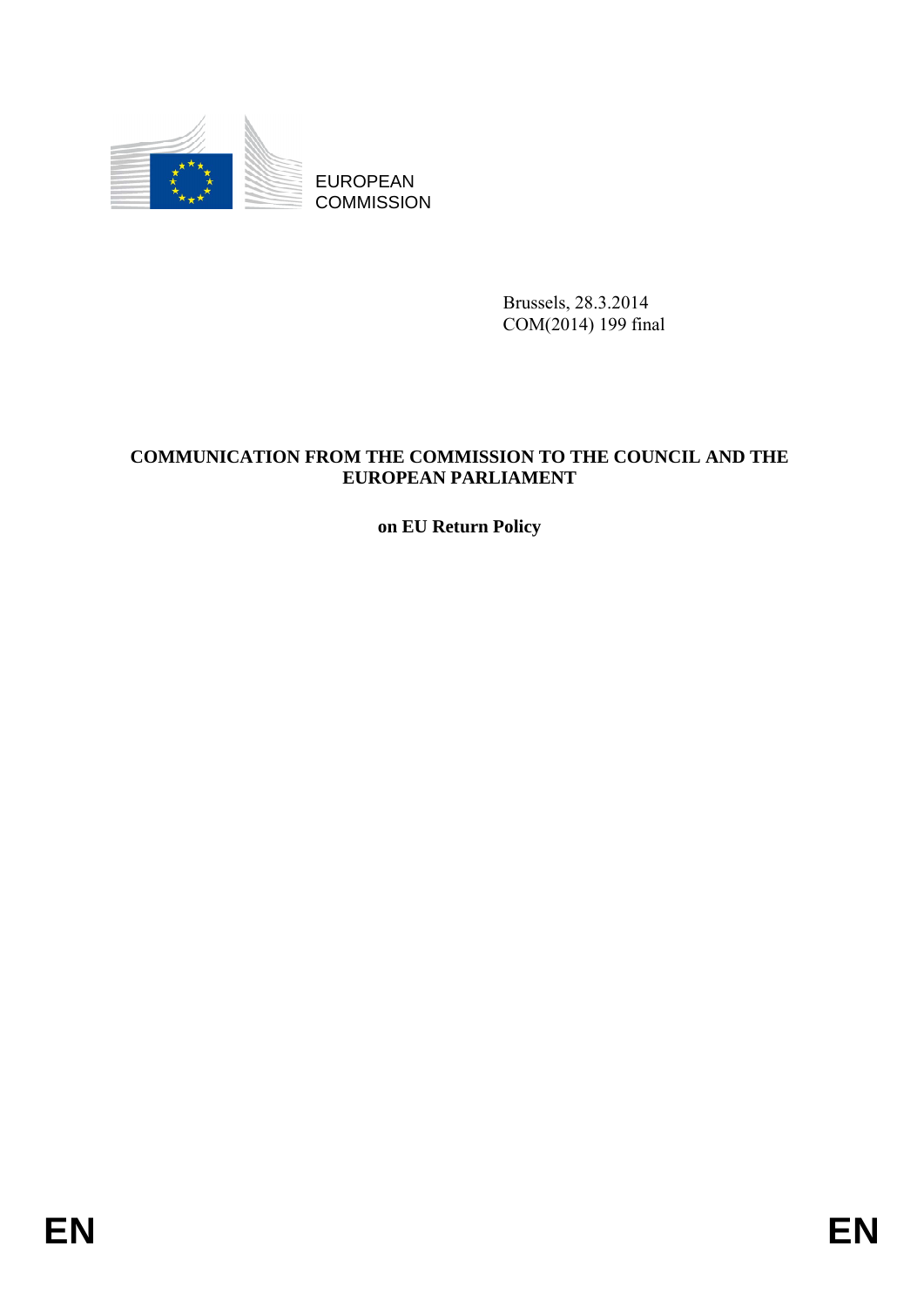#### **COMMUNICATION ON EU RETURN POLICY**

#### **Part I - Introduction**

1

The EU has been working since 1999 on developing a comprehensive approach on migration, which covers the harmonisation of admission conditions, the rights of legally staying thirdcountry nationals<sup>1</sup> and the development of legal measures and practical cooperation to prevent irregular migration flows.

This Communication focuses on EU policy on the return of irregular migrants, which together with efficient border management, effective sanctions against employers of irregularly staying third-country nationals, and the fight against smuggling and trafficking of human beings — is an important tool for facing the challenge of irregular migration, while fully ensuring respect for the fundamental rights and dignity of the individuals concerned, in line with the EU Charter of Fundamental Rights, the European Convention on Human Rights and all other relevant international human rights conventions. The return of third-country nationals without legal grounds to stay in the EU or a need to be granted protection is essential to the credibility of EU legal migration and asylum policy.

This Communication reports on the changes to EU return policy over recent years, analyses its impact, and presents some ideas for future developments. It responds to the Commission's obligation to submit a report to the European Parliament and the Council on the implementation of the Return Directive, the main piece of EU *acquis* on return<sup>2</sup> (see the detailed part IV of this Communication), as well as to the political commitment made by the Commission when the amended FRONTEX Regulation was adopted in 2011 to report on the monitoring of return operations coordinated by FRONTEX (see section II.4.2).

Return policy is closely interlinked with readmission and reintegration policy, and both are an integral part of the *Global Approach to Migration and Mobility (GAMM),<sup>3</sup>* which is the overarching framework for external asylum and migration policy. Through the GAMM, the EU is working to strengthen its political dialogue and operational cooperation with non-EU countries on migration issues, including return and readmission, in a spirit of partnership and based on shared interests. While EU readmission policy is not addressed in detail here, $4$  the external dimension of return policy is a key aspect in ensuring its effectiveness and in addressing issues such as voluntary departure and reintegration of returnees in countries of origin, as well as identification and documentation of returnees.

<sup>&</sup>lt;sup>1</sup> "*Third-country national*" means any person who is not an EU citizen and who is not a person enjoying the right of free movement under Union law.

<sup>&</sup>lt;sup>2</sup> Directive 2008/115/EC of the European Parliament and of the Council of 16 December 2008 on common standards and procedures in Member States for returning illegally staying third-country nationals, OJ L 348/98 of 24.12.2008.

<sup>&</sup>lt;sup>3</sup> Communication on the Global Approach to Migration and Mobility — COM(2011) 743.

<sup>&</sup>lt;sup>4</sup> For more detail on this aspect, see the Communication on the Evaluation of EU Readmission Agreements (EURAs), COM(2011) 76 of 23.2.2011.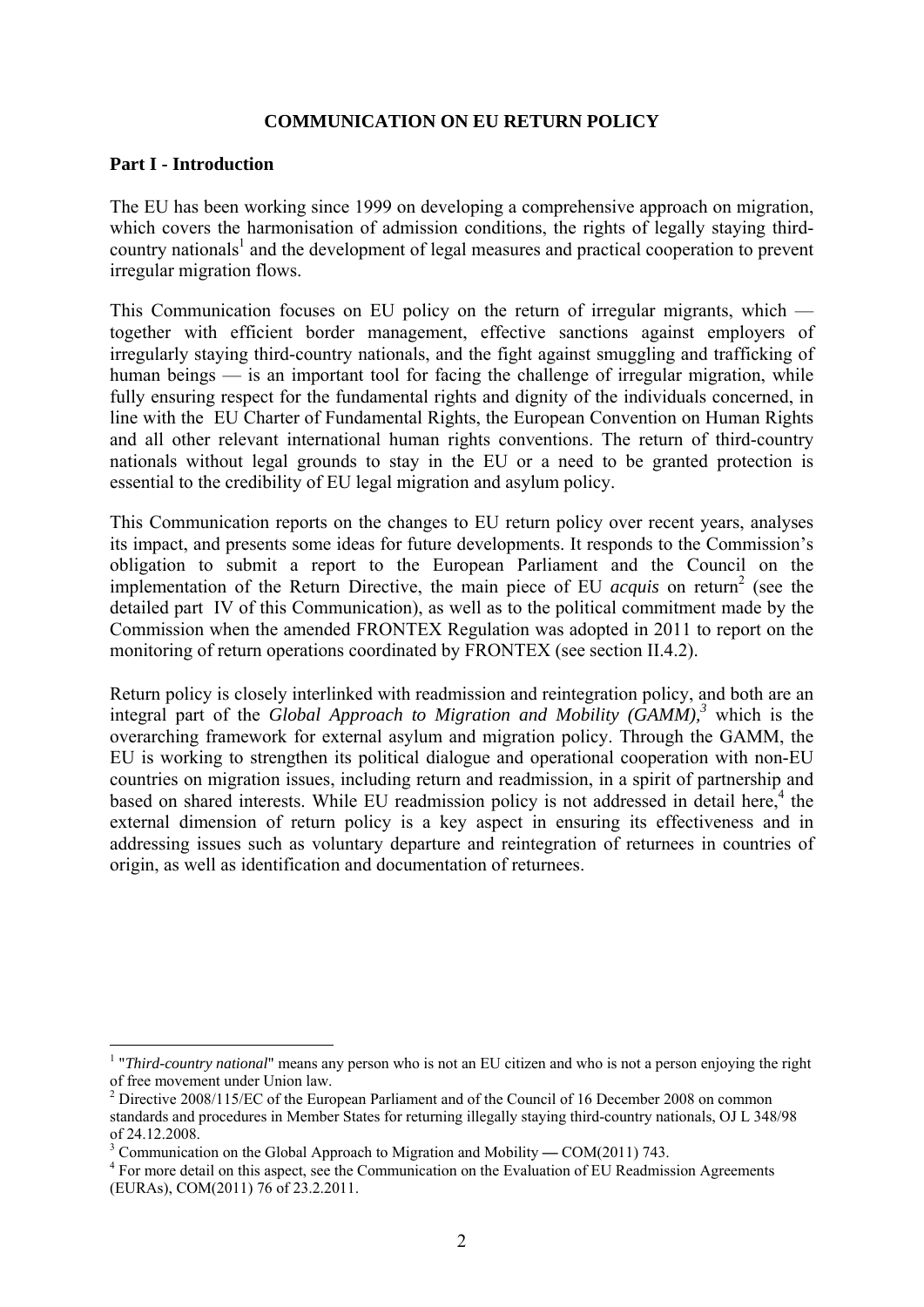### **Part II - EU return policy to date**

### *1. Facts and figures*

The number of apprehensions of irregular migrants in the EU has fallen every year since 2008, with a cumulative decline between 2008 and 2012 of almost 30%. The figure has now gone down from about 610 000 apprehensions in 2008 to around 440 000. The precise reason for this decrease is difficult to gauge, but a number of factors such as improved controls at the external borders, the economic crisis in Europe and an improved economic situation in some significant source countries have contributed to this change. In spite of this decline, irregular migration will undoubtedly continue to present challenges to the EU, given the complexity and multi-faceted nature of this issue. Irregular migration is, by definition, likely to be subject to unpredictable quantitative (numbers of migrants), geographic (non-EU countries concerned and Member States affected) and qualitative (motivation for migration) fluctuations. With regard to the return of those without the right to stay in the EU, statistics demonstrate that there is a considerable gap between the persons issued with a return decision (approximately 484 000 persons in 2012, 491 000 in 2011 and 540 000 in 2010) and those who, as a consequence, have left the EU (approximately 178000 in 2012, 167 000 in 2011 and 199 000 in 2010).<sup>5</sup> Provisional 2013 data confirms this trend, with a slight downward trend in apprehensions as compared to 2012 as well as a continued existence of a large gap between return decisions issued and effected returns.

There are multiple reasons for this gap, including in particular lack of cooperation from the non-EU country of origin or transit (e.g. problems in obtaining the necessary documentation from non-EU consular authorities) and lack of cooperation from the individual concerned (i.e. he/she conceals his/her identity or absconds).

### *2. The EU legal framework on return*

<u>.</u>

In recent years, considerable progress has been made towards putting in place a consistent legal framework for return measures in Member States across the Union, notably with the adoption of the **Return Directive**. The Directive's aim is to ensure that the return of thirdcountry nationals without legal grounds to stay in the EU is carried out effectively, through fair and transparent procedures that fully respect the fundamental rights and dignity of the people concerned. A series of ECJ rulings have clarified a number of key aspects of the Directive (e.g. detention), with a significant impact on Member States' implementation of the Directive itself. A detailed assessment of the impact of the Return Directive on Member States<sup>'6</sup> return policies and practices and an overview of the ECJ jurisprudence is given in part IV of this Communication.

<sup>5</sup> Eurostat data: S*tatistics* may however give a distorted picture as there is currently no obligation for MS to collect data on voluntary returns and these are also not properly recorded on a voluntary basis. This statistical gap can only be closed once a systematic recording of voluntary departures will be in place. The EU Entry-Exit system currently under negotiation has the potential of significantly facilitating such data collection.

<sup>&</sup>lt;sup>6</sup> The term "*Member States*" used in the Return Directive context refers to 30 States: the 28 EU Member States minus UK and Ireland, plus CH, NO, Icl and Lie. *Explanation*: The Return Directive is a hybrid instrument and on the one hand is part of the *Schengen* acquis. It applies thus to Switzerland, Norway, Iceland and Liechtenstein. The UK and Ireland are not bound by that part of the Schengen acquis in accordance with Protocol 19. On the other hand, the Return Directive is a development of the acquis covered by Title V of Part Three of the Treaty, into which UK and Ireland could opt into in accordance with Protocol 21. However, these MS have not exercised such an opt-in.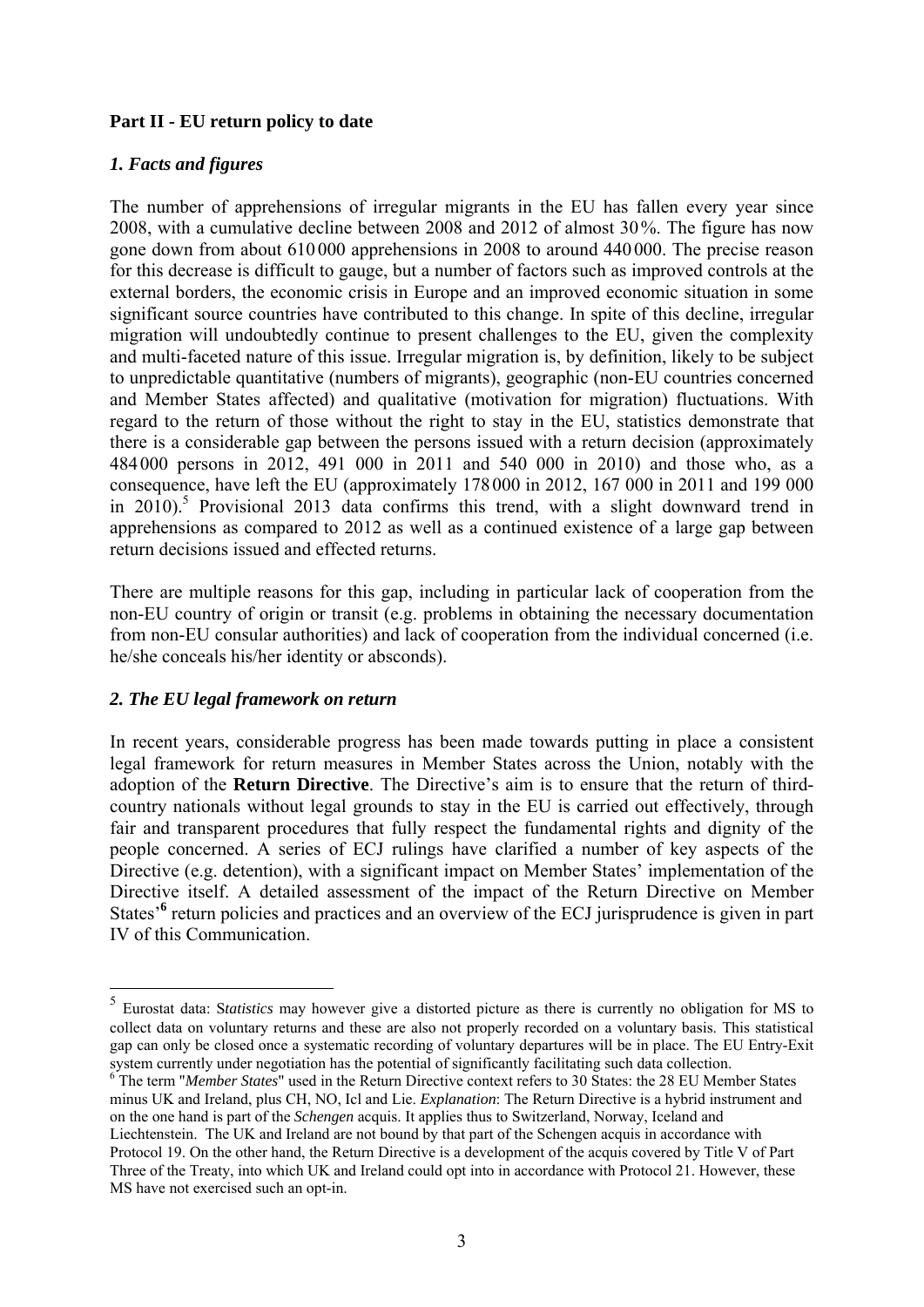Other **'flanking' legal instruments** adopted at EU level also play an important role in the area of return. The Visa Information System (VIS) Regulation (EC) No 767/2008 is expected to become a significant tool for identification and documentation of returnees. One of its objectives, according to Article 2(e), is '*to assist in the identification of any person who may not, or may no longer, fulfil the conditions for entry to, stay or residence on the territory of the Member States*.' Articles 19(1) and 20(1) allow access by migration authorities to certain VIS data for verification and identification purposes. Article  $31(2)^7$  allows this data to be transferred to or shared with a non-EU country to prove the identity of third-country nationals for the purpose of return. According to a recent European Migration Network (EMN) ad-hoc enquiry,<sup>8</sup> some Member States have already s[tarted to use VIS data for return and read](http://ec.europa.eu/dgs/home-affairs/what-we-do/networks/european_migration_network/index_en.htm)mission purposes and this seemed to have a positive impact both in terms of length of return procedures and rates of return. VIS is also explicitly mentioned as one of the possible means of evidence of nationality under some of the most recent EU Readmission Agreements (EURAs).

The Schengen Information System (SIS) has proved to be a helpful tool for giving full effect to the European aspect of entry bans issued under the Return Directive. These Schengen-wide entry bans are primarily preventive. During the period 2008-2013 an average of approximately 700000 Schengen-wide entry bans were stored in the system. However, even using these tools more efficiently will not solve all the issues around identification and redocumentation for irregular migrants who have come into the European Union without a visa, or who have simply entered without documents and claim a false or real identity that cannot be verified. For those cases — which take up significant migration authority time and are a major challenge to return management — new, innovative solutions must be found, based on increased cooperation with non-EU countries and in full respect of fundamental rights.

### *3. Financial support at EU level*

The **Return Fund** (2008-2013) provided for a financial support mechanism, which allowed considerable EU funds to be channelled to Member States to help address their challenges in the area of return management. The total allocation for all Member States in the period 2008- 2013 amounted to  $\epsilon$ 674 million. Since the start of the programming period in 2008, annual programmes in the Member States have developed significantly. They include a wider range of measures which put increasing emphasis on voluntary return programmes and compliance with common standards of the Return Directive, including humane and dignified detention conditions and promotion of sustainable return and reintegration.<sup>9</sup> **NGOs played an important role** in carrying out actions and projects to assist returnees. NGOs enjoy access to migrant diaspora community, have experience in working with irregular migrants and are perceived as moderators not representing the State. They were frequently able to de-escalate, to establish trust and better cooperation between authorities and returnees and to improve the situation of irregular migrants in general. The upcoming Asylum, Migration and Integration

<sup>1</sup>  $<sup>7</sup>$  Article 31(2) of the VIS Regulation provides a derogation from the general principle that data processed in the</sup> VIS shall not be transferred or made available to a third country or to an international organisation: certain types of data may be transferred or made available to a third country if necessary in individual cases for the purpose of proving the identity of third-country nationals, including for the purpose of return, and only where specific conditions are met in order to ensure compliance with the requirements of EU data protection.

<sup>&</sup>lt;sup>8</sup> Available at the EMN websites' ad-hoc query section: http://ec.europa.eu/dgs/home-affairs/what-we[do/networks/european\\_migration\\_network/index\\_en.htm](http://ec.europa.eu/dgs/home-affairs/what-we-do/networks/european_migration_network/index_en.htm) 

<sup>&</sup>lt;sup>9</sup> A detailed assessment of the first years of experiences with the Return Fund is given in the spring 2014 Commission 'Report on the results achieved and on qualitative and quantitative aspects of implementation of the European Return Fund for the period 2008-2010'.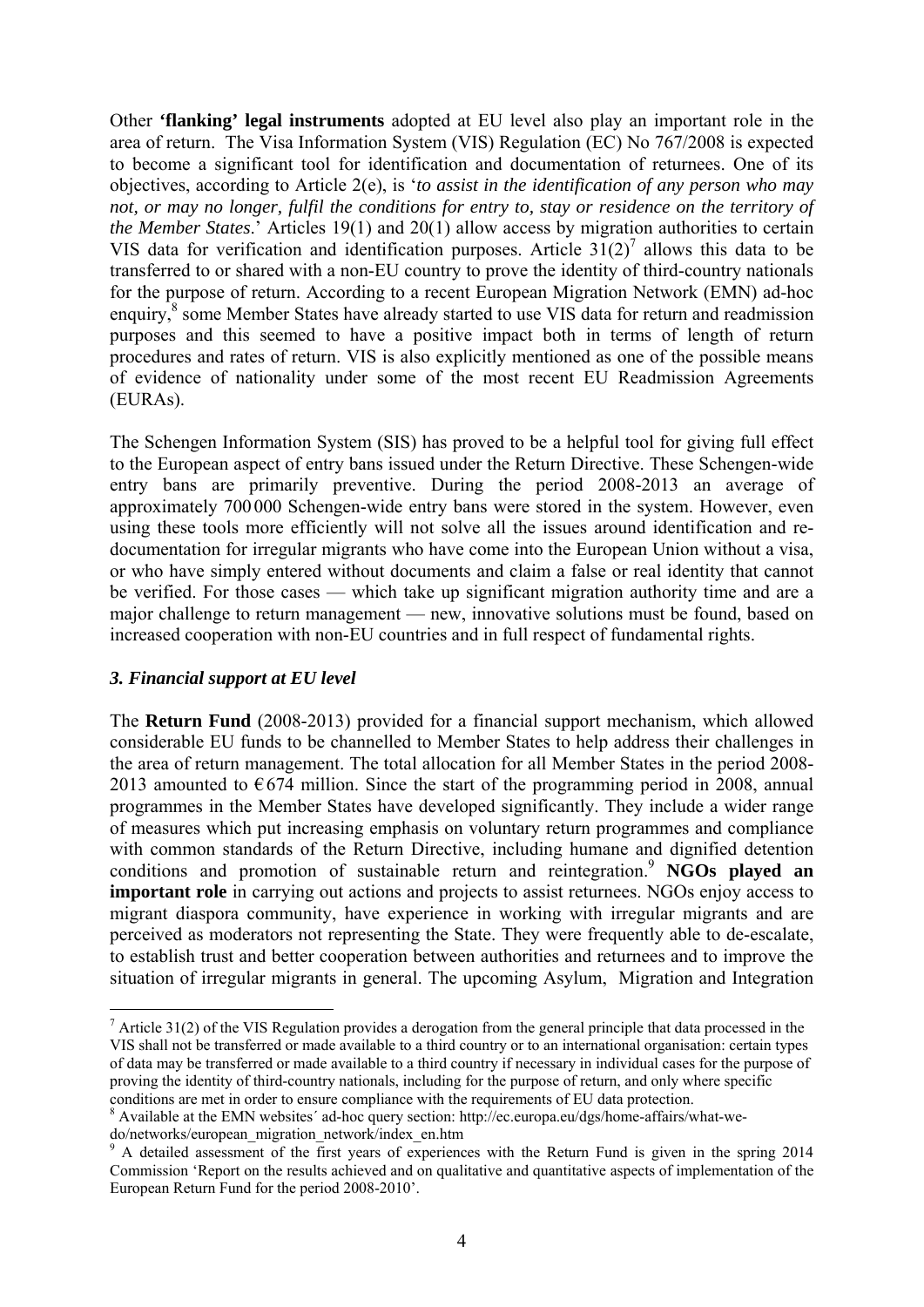Fund (AMIF) will build on experience gained over the last six years and will continue to offer financial support for efforts to meet the objectives of EU return policy, supporting - inter alia alternative measures to detention, provision of social assistance, counseling and legal aid, specific assistance for vulnerable persons, independent and effective forced return monitoring, improvement of reception infrastructure, services and conditions as well as training of staff.

Under the EU external cooperation instruments, the EU has also supported capacity building for non-EU countries for several aspects of return management, including the integration of returnees. Since 2005, the Commission has financed over 40 projects under EU development cooperation instruments which included a strong focus on capacity building for return and reintegration for an amount of more than EUR 70 million.

### *4. Practical and operational cooperation*

### *4.1. Programmes promoting voluntary departure*

Key elements of sustainable return include voluntary return advice, tailor-made return packages, efficient reintegration assistance and information about the possibilities for legal migration. Relevant governmental and non-governmental actors, in particular the International Organization for Migration (IOM), have played an important role in facilitating voluntary departure by carrying out **Assisted Voluntary Return (AVR) programmes** providing comprehensive return assistance, including activities aimed at ensuring sustainable reintegration in countries of origin. IOM is currently operating over 70 AVR projects in 26 EU Member States. Over the last six years, approximately 148 000 migrants have been assisted to return voluntarily. When running the programmes, IOM emphasised the importance of cooperating with countries of origin and maintaining a link to on-going efforts by the EU and Member States in addressing return and relevant migration matters through partnerships. The ratio between voluntary departure and forced return (according to FRONTEX 2013 annual risk analysis data<sup>10</sup>) in the EU in 2012 was about  $44:56$ . Further promotion of voluntary departure will continue to be one of the main policy objectives of the EU's return policy.

### *4.2. Joint return operations coordinated by FRONTEX*

As part of operational cooperation measures between Member States, States increasingly used joint flights for removal. In this context, the FRONTEX agency played an important role as a vehicle for promoting joint return operations. Between 2006 and December 2013, FRONTEX coordinated 209 Joint Return Operations (JROs) returning  $10\,855$  people.<sup>11</sup> Since 2007, FRONTEX has provided standardised training for return officers focusing on safeguarding returnees' fundamental rights and dignity during forced return operations.<sup>12</sup> Since Article  $8(6)$ of the Return Directive on forced return monitoring became binding in 2010, half of all JROs have been the subject of monitoring by independent monitors who were physically present from the start of the operation until arrival at the airport of destination. To date, these monitors have not reported any violation of returnees' fundamental rights.

 $10$  Published at: http://frontex.europa.eu/publications ('FRAN').

 $11$  Since 2010, [the Commission 'Annual Report on Imm](http://frontex.europa.eu/publications)igration and Asylum' provides for regular reporting on FRONTEX coordinated JROs.

 $12$  225 escort leaders have been trained between 2007 and 2013.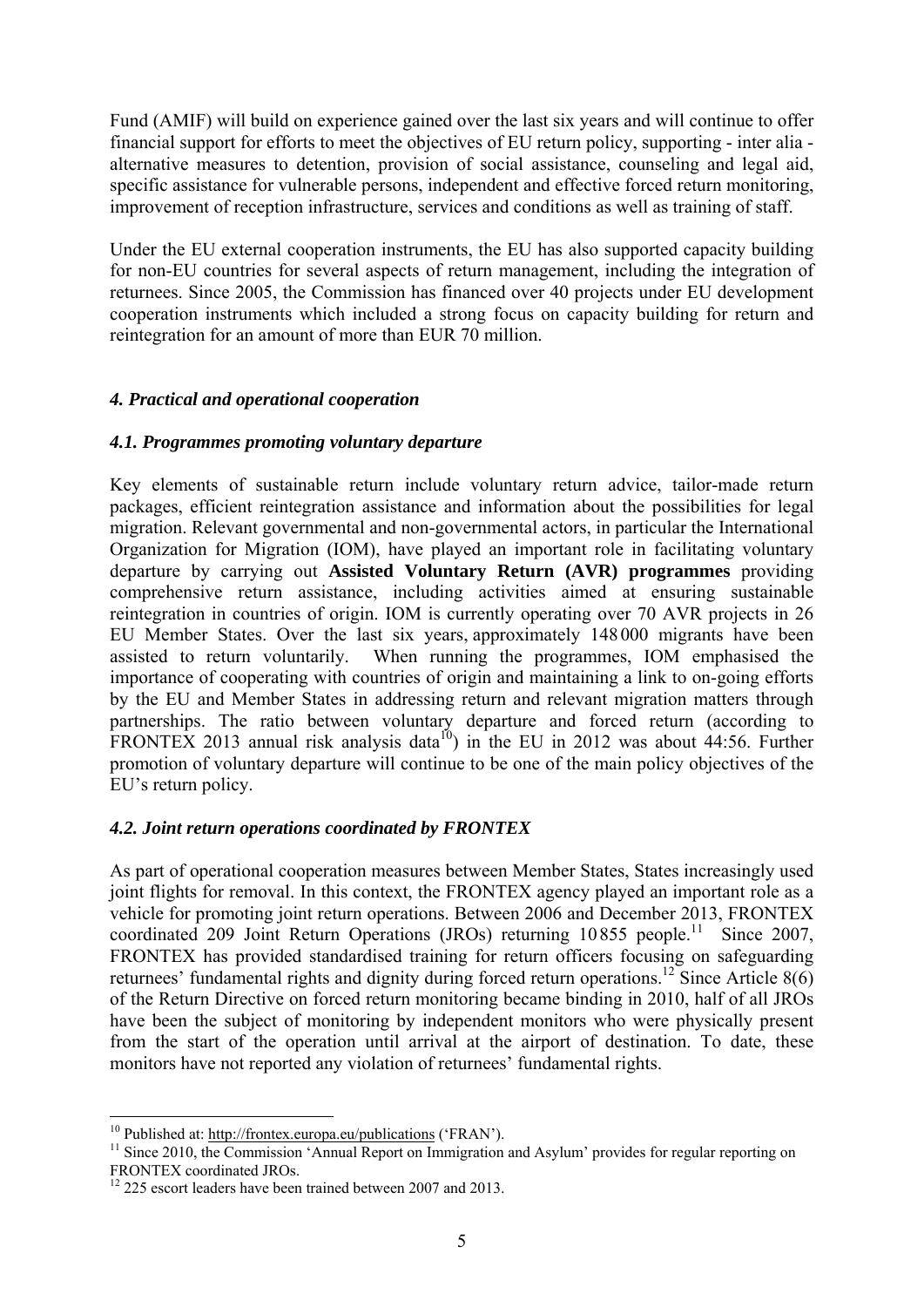|      | Number       | $\sigma$ f | Number        | of   |         | Percentage  | Percentage  | Nationality of monitors   |
|------|--------------|------------|---------------|------|---------|-------------|-------------|---------------------------|
|      | <b>JROs</b>  | $+$        | <b>JROs</b>   | with | of      | <b>JROs</b> | of          | (NB: in some JROs 2 or 3  |
|      | overall      |            | monitors      |      | with    |             | returnees   | monitors were present)    |
|      | number       | of         | present       | on   |         | monitors    | 1n          |                           |
|      | returnees    |            | board         |      | present |             | monitored   |                           |
|      |              |            |               |      |         |             | <b>JROs</b> |                           |
| 2011 | 39 JROs with |            | 23 JROs with  |      | 59%     |             | 56%         | AT: 15; NL: 7; UK: 4;     |
|      | 2059         |            | 1147          |      |         |             |             | LV: 3; BE: 2; DK: 1; FR:  |
|      | returnees    |            | returnees     |      |         |             |             | 1; LU: 1                  |
| 2012 | 38 JROs with |            | 23 JROs with  |      | 60%     |             | $50\%$      | AT: 21; NL: 3; LV: 2;     |
|      | 2110         |            | 1059          |      |         |             |             | LU: 1; NO: 1              |
|      | returnees    |            | returnees     |      |         |             |             |                           |
| 2013 | 39 JROs with |            | 20 JROs with  |      | $51\%$  |             | 44%         | AT: 10; DE: 3; NL: 3; IE: |
|      | 2152         |            | 937 returnees |      |         |             |             | 1; UK: 1; CH: 1; BE:2;    |
|      | returnees    |            |               |      |         |             |             | $ES:1$ ; IS: 1;           |

Table 1: Monitoring of FRONTEX coordinated JROs:

A FRONTEX Code of Conduct (CoC) for JROs was adopted on 7 October 2013, focusing on effective forced return monitoring procedures and respect of returnees' fundamental rights and dignity during return operations. The CoC foresees that the monitor (an independent outside observer who frequently represents an NGO or another independent monitoring body entrusted by a Member State with forced return monitoring tasks under Article 8(6) of the Directive) will be given all necessary information in advance of the operation and will be involved in the return process from the pre-return phase (internal briefings) until the postreturn phase (debriefing). He/she will have access to all information and physical access to any place he wishes. The observations/reports of the monitor will be included in the reporting on the JRO. Even though this is not expressly required under current legislation, the Commission considers that given the visibility and sensitivity of such operations an independent monitor should be present in *each* JRO. Therefore the revision of the CoC shall be considered as a matter of priority.

An EU-financed project run by the International Centre for Migration Policy Development  $(ICMPD)^{13}$  currently seeks to further harmonise the different approaches to monitoring taken by Member States. It seeks to develop objective, transparent criteria and common rules for monitoring, and to provide a pool of independent monitors to Member States which may also be used in JROs.

In 2012, the position of independent FRONTEX Fundamental Rights Officer (FRO) was created and on 17 December 2012 the first FRO was appointed. The FRO's role is to monitor, assess and make recommendations on the protection and guarantees of fundamental rights in all FRONTEX activities and operations including those related to JROs. The FRO should have access to all information on issues that impact on fundamental rights for all FRONTEX activities.

<sup>1</sup> <sup>13</sup> See[: http:/](http://www.icmpd.org/Ongoing-Projects.1570.0.html)/www.icmpd.org/Ongoing-Projects.1570.0.html.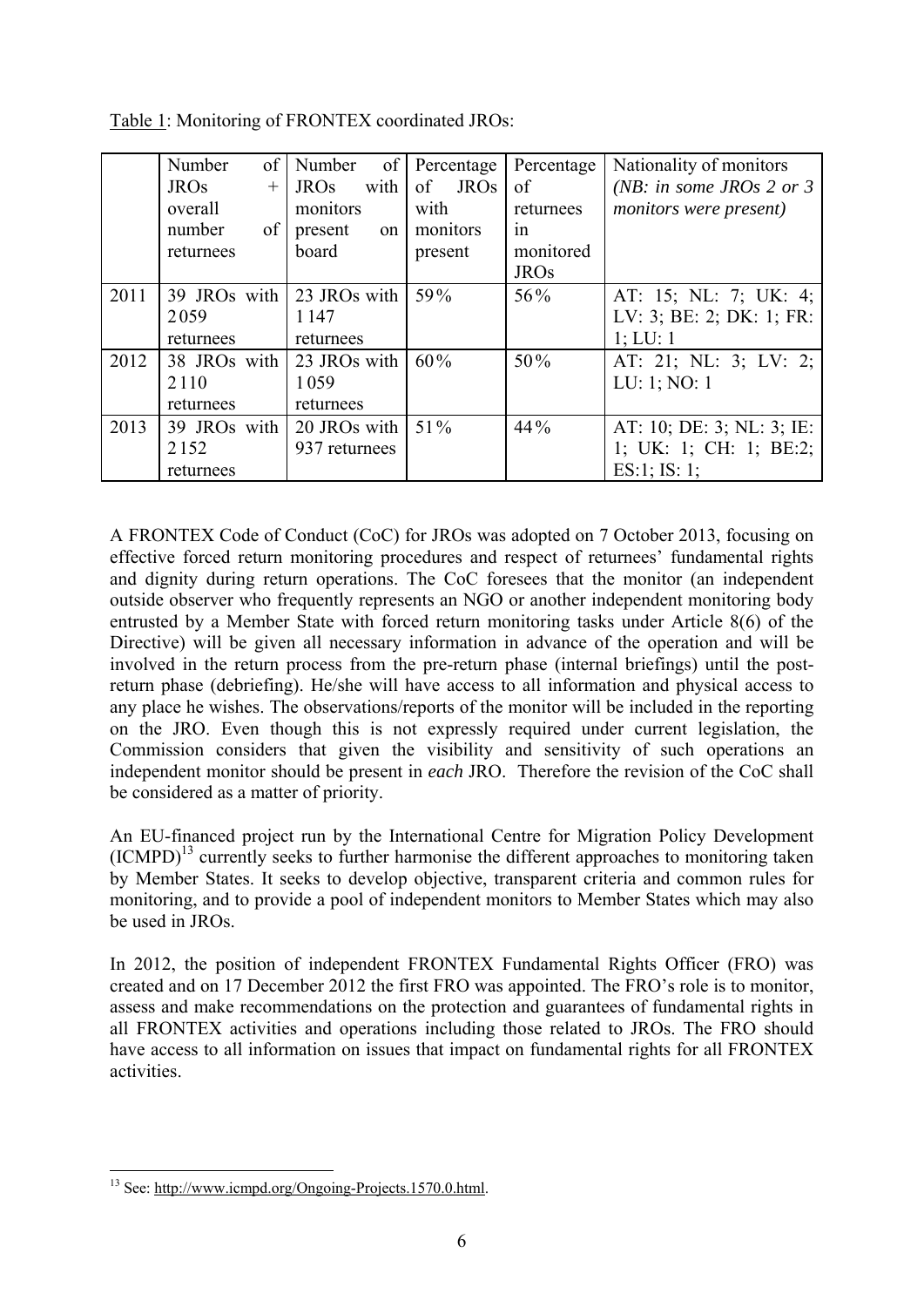### **Part III -- Future developments**

EU return policy has developed considerably in recent years, mainly due to the transposition into national law and implementation by Member States of the Return Directive, which has led to improved and more consistent practice in this area. The implementation report, forming part of this Communication, shows that a number of shortcomings remain in several Member States, such as aspects of detention conditions in some Member States and an absence of independent forced return monitoring systems. In addition, there is scope for improvement in many Member States, with a more systematic use of alternatives to detention and the promotion of voluntary departure.

The Commission will follow up on all shortcomings identified by the implementation report and will pay particular attention to the implementation by Member States of those provisions of the Directive which relate to the detention of returnees, safeguards and legal remedies, as well as the treatment of minors and other vulnerable persons in return procedures. The evaluation system established under the new Schengen Evaluation Mechanism, coordinated and supervised by the Commission, will provide new opportunities to examine and assess the concrete practices of Member States in these areas, and to check whether Member States are fully complying with the Directive and international human rights standards.

Return policy alone cannot deal effectively with the management of irregular migration flows to the EU but needs to be part of a more comprehensive approach, including the GAMM, which puts an emphasis on:

- enhanced dialogue and cooperation with non-EU countries of origin and transit on migratory issues, with the objective of establishing partnerships based on mutual interests;
- increased practical cooperation amongst Member States, with FRONTEX, and with international organisations and NGOs;
- parallel enhancement of other tools and policies such as effective border management, fight against trafficking and smuggling;
- integration of foreign policy aspects into the EU migration policy and ensuring linkages between the internal and the external dimensions. The advantages offered by the EEAS' overview of EU's overall external relations should be exploited.

Any future action aimed at developing EU return policy will thus have to take into account all of these aspects and elements.

Future action will focus on the issues and suggestions set out below.

### *1. Ensure proper and effective implementation of the Return Directive*

One of the key priorities for the future will be to strengthen monitoring of the implementation of the Return Directive. The Commission will systematically follow up on all shortcomings identified. Several EU Pilot procedures have already been initiated in relation to issues covered by this report and others will be launched in the near future. National courts already play a very positive role in this process, as a point of first reference for making Union law a reality in Member States and by asking, where necessary, for interpretation via references for preliminary ruling from the ECJ.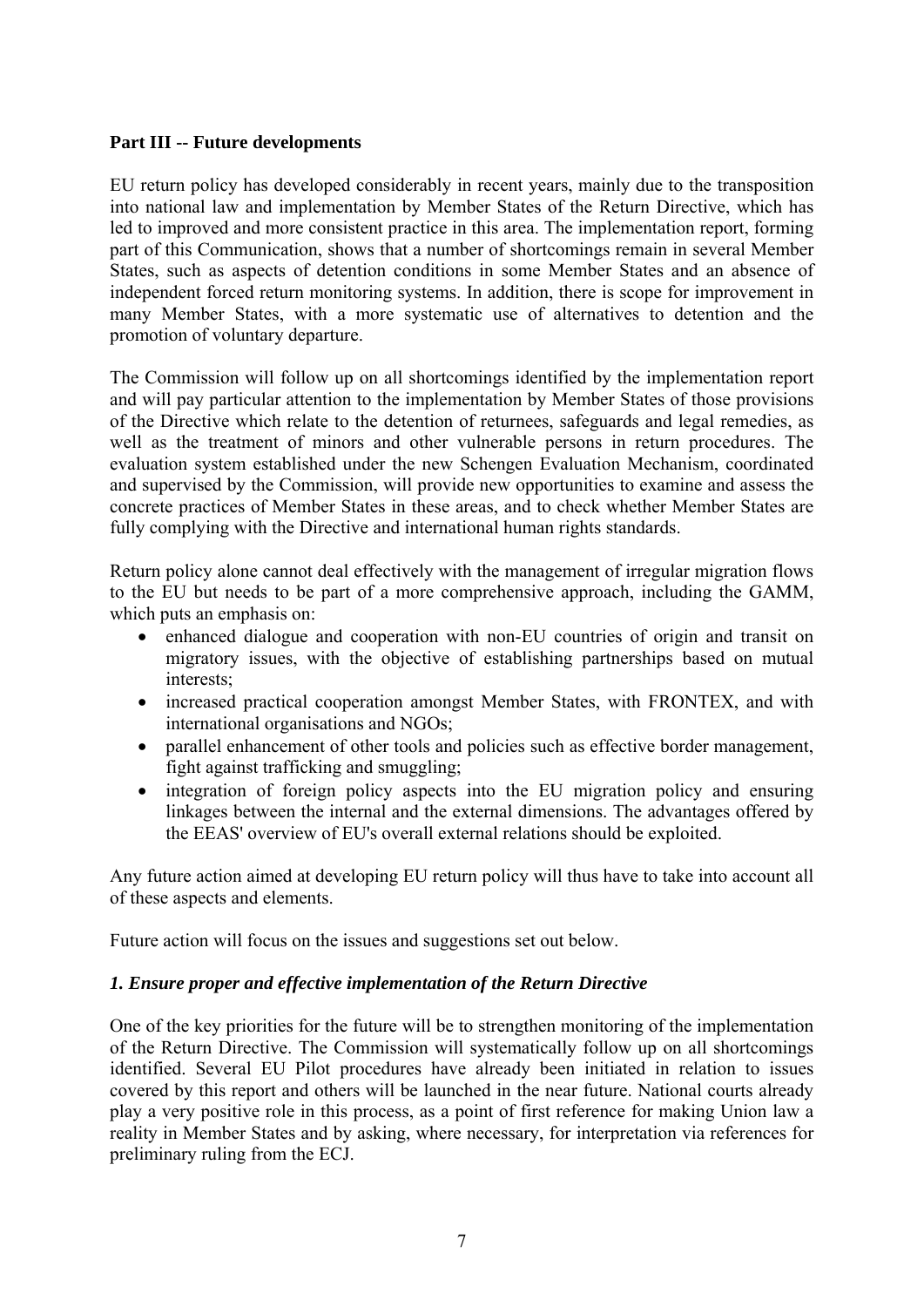*Several parties will play an active role in further improving implementation of the Return Directive:* 

<sup>⇒</sup> *First and foremost, the Commission, as the Guardian of Union law, in accordance with its powers under Article 258 of the TFEU;* 

<sup>⇒</sup> *The Commission and Member States, by putting a stronger emphasis on compliance with the EU return acquis in the framework of the new Schengen Evaluation Mechanism;* 

<sup>⇒</sup> *National forced return monitoring bodies under Article 8(6) of the Directive, by fulfilling their role as the inbuilt control mechanism for day-to-day return practices;* 

## *2. Promote more consistent and fundamental rights-compatible practices*

In addition to working to ensure a proper implementation of the *acquis*, the Commission intends developing a number of **guidelines and recommendations** on the issues below. These will promote more consistent return practices, fully compliant with fundamental rights standards.

<sup>⇒</sup> *The Commission will adopt within one year a 'Return Handbook', on which the Return Contact Group will be consulted. This will contain common guidelines, best practice and recommendations to be used by Member States' competent authorities when carrying out return-related activities and as a point of reference for return-related Schengen evaluations. It will refer to the EU return acquis and relevant international standards such as those developed by the European Committee for the Prevention of Torture and the UN Committee on the rights of the child General Comment No 14 (2013) on the right of the child to have his or her best interests taken as a primary consideration and will address – inter alia – promotion of voluntary departure, proportionate use of coercive measures, forced return monitoring, postponement of removal, return of minors, effective legal remedies, safeguards pending return, human and dignified detention conditions as well as safeguards for vulnerable persons.* 

<sup>⇒</sup> *Fundamental rights compatible apprehension practices: The Commission will continue to address this issue in the Contact Group and will include recommendations in the Return Handbook, based on a 2012 Fundamental Rights Agency (FRA) study.* 

<sup>⇒</sup> *Promotion of alternatives to detention: The European Migration Network will carry out a study in 2014 on alternatives to detention in order to identify and spread best practices in this area.* 

<sup>⇒</sup> *'Criminalisation' of irregular stay of returnees: The Commission will take up ECJ case law in the Return Handbook on the limits and constraints upon Member States as regards criminal law sanctions for returnees.* 

<sup>⇒</sup> *'Non-removable' returnees: The Commission will collect best practice, based on existing best practices at national level, to avoid protracted situations and to ensure that people who cannot be removed are not left indefinitely without basic rights and don´t risk being unlawfully re-detained.*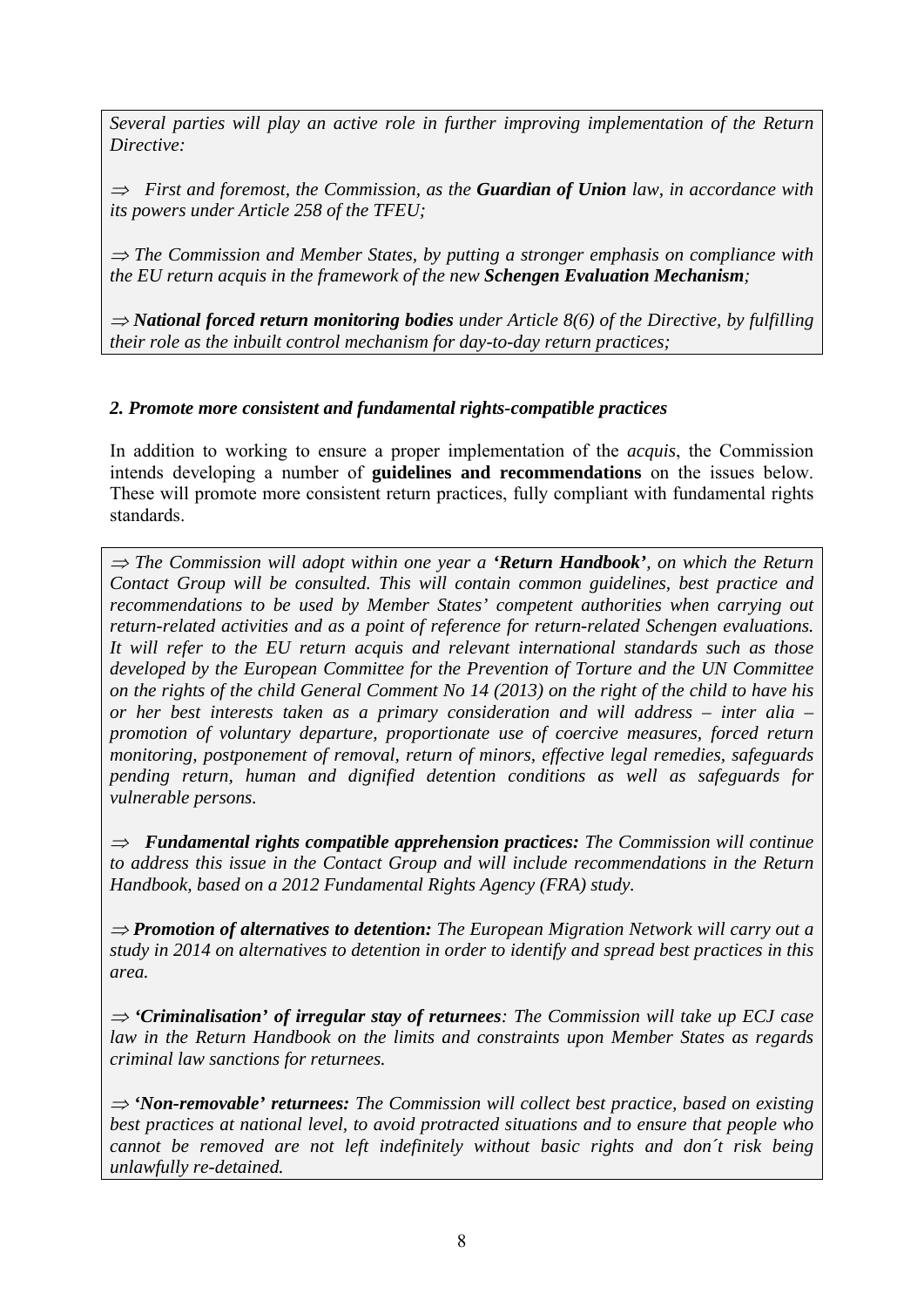<sup>⇒</sup> *Codified Council of Europe detention standards: The Commission supports the declaration of the European National Preventative Mechanisms against torture issued during the Conference on Immigration Detention in Europe (Strasbourg 21-22 November 2013) to call on the Council of Europe to codify a set of detailed immigration detention rules based on existing international and regional human rights standards applicable to deprivation of liberty on the grounds of immigration status.* 

## *3. Further develop dialogue and cooperation with non-EU countries*

Cooperation with immigrants' non-EU countries of origin and transit is essential to improve capacity for managing migration flows and to address challenges linked to the return of thirdcountry nationals who do not have (or who no longer have) a legal right to stay in the EU.

The EU is engaged in a vast number of bilateral and regional dialogues and cooperation frameworks with non-EU countries in order to build mutually beneficial cooperation in this field. These cover a broad range of issues, from institution and capacity building and effective integration of legal migrants to return management and the effective implementation of readmission obligations. In line with the GAMM, countries of origin and transit should also be encouraged to provide international protection to persons in need thereof in accordance with international standards, to improve their asylum and reception capacities and the development of properly functioning migration systems as well as to protect migrants' fundamental rights paying special attention to vulnerable migrants, such as unaccompanied minors, victims of trafficking, women and children. Cooperation assistance should be provided to these countries to support their efforts in this regard, and the EU should expand its cooperation with relevant non-EU countries in order to build capacity in the field of return and readmission and to assist partner countries in their negotiation of readmission agreements with other non-EU countries.

<sup>⇒</sup> *Return policy will continue to be consistently included in implementing and developing the GAMM, including the Mobility Partnerships and Common Agendas on Migration and Mobility with non-EU countries;* 

<sup>⇒</sup> *Incentives: Care will be taken to ensure that cooperation on return, readmission and reintegration issues is part of a balanced and consolidated EU policy towards a non-EU country, based on shared interest, e.g. linked to enhanced mobility provisions and other policy areas such as trade, enterprise and industry.* 

<sup>⇒</sup> *Capacity building: Efforts to build capacity in non-EU countries in the field of return and readmission will be strengthened by, for example, improving the ability of the responsible authorities in partner countries to respond in a timely manner to readmission applications, identify the people to be returned, and provide appropriate assistance and reintegration support to those who are being returned.* 

<sup>⇒</sup> *Within the Asylum, Migration and Integration Fund focus will be given to sustainable return and re-integration of irregular migrants in their countries of origin, including through developing the capacity of these countries to better manage return and reintegration.*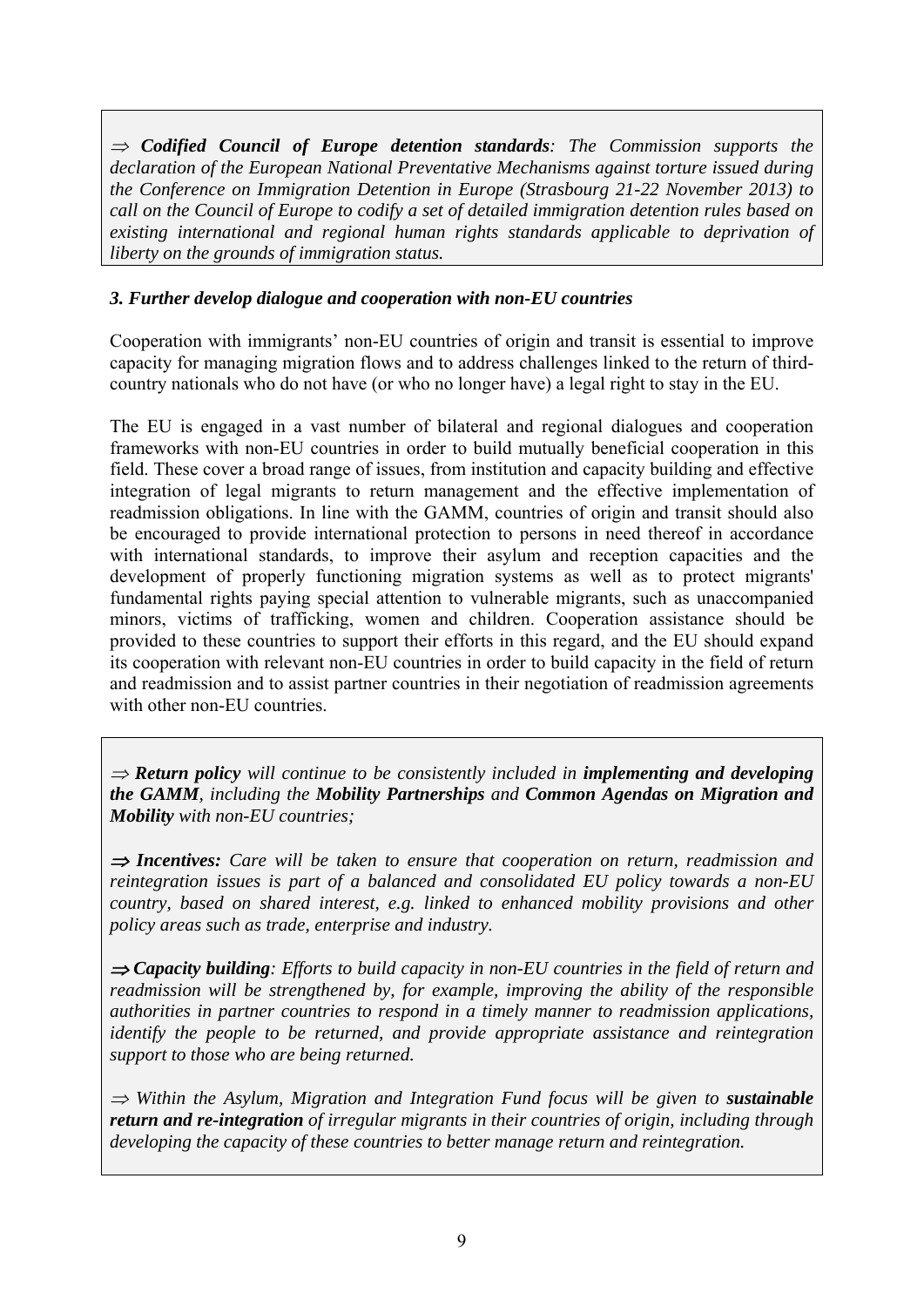<sup>⇒</sup> *The Commission will actively follow up on the challenges identified in the 2011 Evaluation of EU Readmission agreements, and its recommendations, such as the preference for voluntary return (rec no 13) and the launch of a pilot project to monitor the situation of persons after their return (rec no 15).* 

#### *4. Improve operational cooperation between Member States on return*

Fundamental rights compatible return procedures and coherent return policies will be enhanced by practical and operational cooperation in areas such as:

- promotion of voluntary departure;
- respect of the child's best interests in return procedures;
- interaction between national monitoring bodies;
- improved statistics;
- exchange of personal data;
- issue of travel documents

<sup>⇒</sup> *The Commission will use the European Migration Network as a platform to facilitate improved cooperation among States and stakeholders especially in the field of voluntary departure, as a key tool for the gathering and sharing of information.* 

<sup>⇒</sup> *The Asylum, Migration and Integration Fund will focus on measures to encourage voluntary departure, whilst taking care that voluntary return incentives do not develop an unwanted pull effect. Measures, in close cooperation with non-EU countries, to facilitate returnees' obtaining necessary travel documents will also be promoted.* 

<sup>⇒</sup> *As regards transit by land of voluntary returnees, improvements could be made through the use of Annex 39 of the Schengen Handbook (Standard form for recognising a return decision for the purposes of transit by land). Those Member States which do not yet use this are encouraged to do so.* 

<sup>⇒</sup> *Further operational cooperation should be promoted between Member States and between Member States and non-EU countries in implementing return and reintegration processes applied to unaccompanied minors. Cooperation between child protection systems of Member States and non-EU countries should also be encouraged, making best use of the funding options in the Asylum, Migration and Integration Fund.* 

<sup>⇒</sup> *Emphasis will be given to improving return-related statistical information, in particular by making use of the detailed information which FRONTEX has started to obtain from Member States, considering ways to improve information on voluntary departures and encouraging more consistent data collection.* 

<sup>⇒</sup> *The Commission will encourage enhanced best practices exchange between national forced return monitoring bodies under Article 8(6) of the Directive, to foster more consistent monitoring, particularly in the context of FRONTEX coordinated joint operations* 

<sup>⇒</sup> *The potential of VIS and SIS in the field of return policy should be further enhanced. In particular the review of SIS II, due by 2016, will be an opportunity to improve consistency between the return policy and SIS II and to suggest introducing an obligation on Member*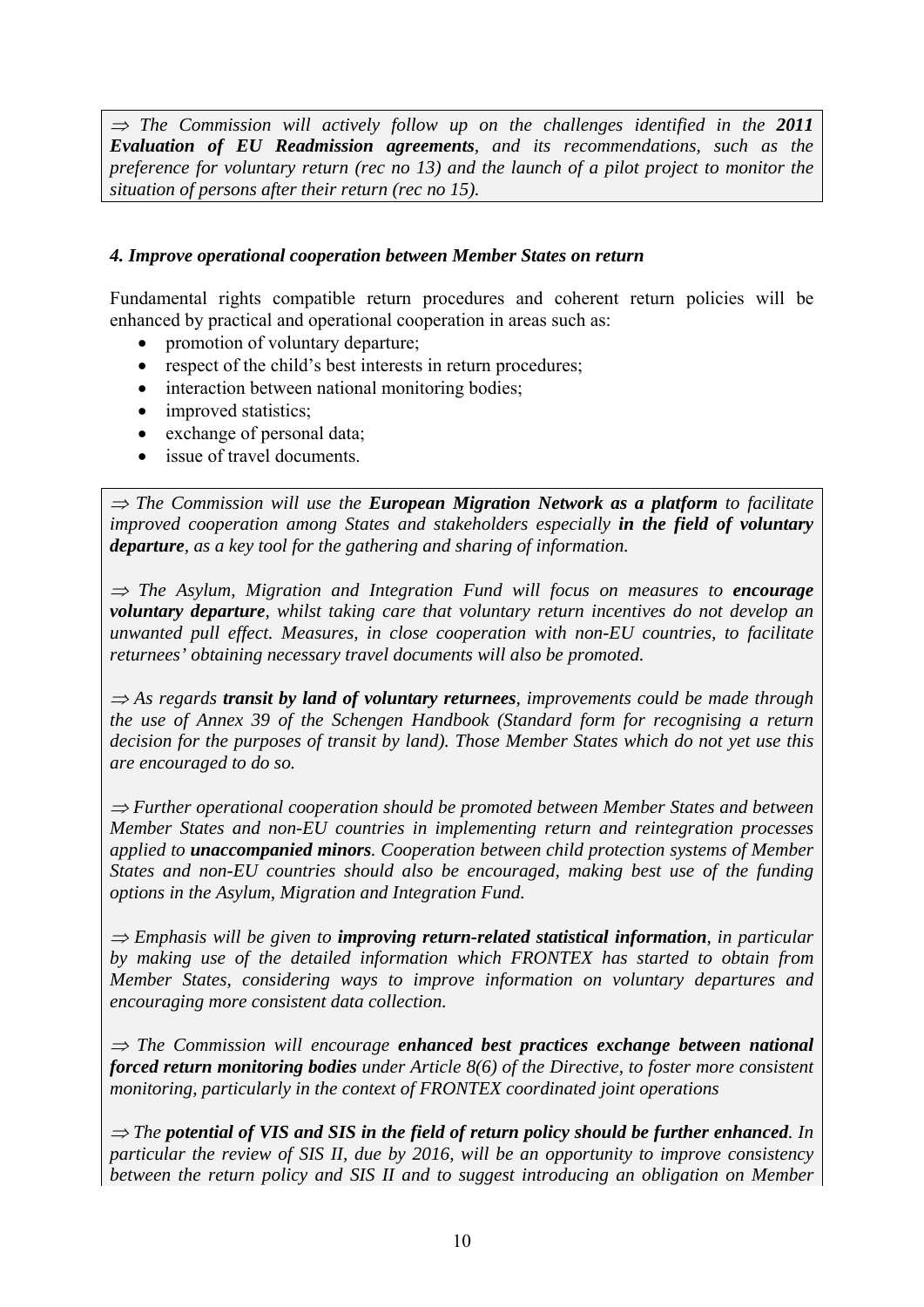*States to enter a refusal of entry alert in SIS II for entry bans issued under the Return Directive.* 

<sup>⇒</sup> *Operational cooperation between Member States and Member States and non-EU countries will be promoted, focusing in particular on identification and issue of travel documents in compliance with data protection requirements.*

<sup>⇒</sup> *The European Migration Network will carry out a study in 2014 on 'Good practices in the return and reintegration of irregular migrants: Member States' entry bans, policy and use of readmission agreements'. The aim of this study is to enhance the effectiveness of return policies by compiling and comparing Member States' experiences related to these specific aspects of the return process.* 

### *5. Enhance role of FRONTEX in the field of return*

There is a clear added value in performing certain operational aspects of return jointly at Union level. FRONTEX has a significant coordination role in this field and should continue to make use of it in a proactive manner. In performing its tasks, FRONTEX also has to make sure that operations are carried out in line with Union *acquis* and the EU Charter of Fundamental Rights.

<sup>⇒</sup> *FRONTEX should further increase coordination of JROs in a way which ensures that common standards related to humane and dignified treatment of returnees will be met in an exemplary way, going beyond mere compliance with legal obligations. As a matter of priority the Commission therefore asks FRONTEX to adapt its CoC on JROs and to spell out clearly that each JRO will be subject to independent monitoring.* 

<sup>⇒</sup> *FRONTEX is encouraged to further support Member States by offering training on return issues with a special focus on safeguarding returnees' fundamental rights during the return procedure.*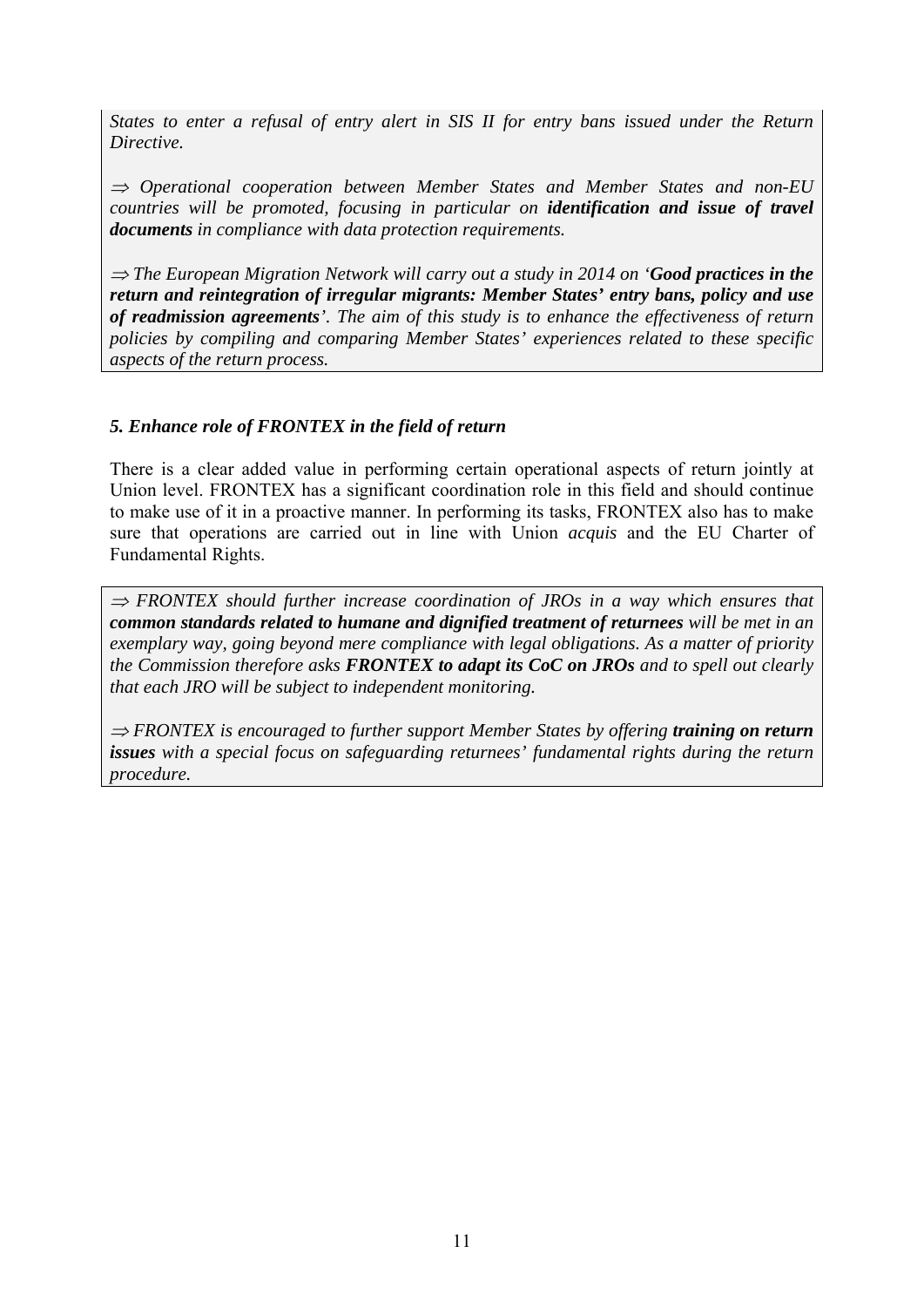### **Part IV - Implementation Report: The impact of the Return Directive 2008/115/EC on Member States' return policies and practices**

The deadline for implementation of the Return Directive expired on 24 December 2010. All Member States, except UK and Ireland, as well as the four Schengen associated States are bound by the Directive. Four Member States (EE, ES, PT, SK) notified full transposition before the deadline. Nineteen Member States notified transposition in 2011, and five (BE, LT, NL, PL and SE) notified it in the course of 2012. The Commission opened 20 infringement procedures for non-communication, all of which were closed after Member States belatedly notified their national transposition measures $14$ . Only Iceland has not yet notified full transposition.

Since the Directive was adopted, the Commission services have held 14 **Contact Group**  meetings<sup>15</sup> with Member State experts. The aim of the Contact Group is to facilitate the identification of possible problems and remaining questions at an early stage and to offer an opportunity for open and informal discussion. These meetings contributed considerably to a consistent implementation of the Directive at national level. Inspired by the discussion at Contact Group level, six **comparative studies<sup>16</sup>** were carried out relating to:

- *1. Minors in return procedures*
- *2. Forced return monitoring*
- *3. Reintegration of returnees*
- *4. Situation of non-removable returnees*
- *5. Proper legal transposition of the Return Directive by Member States*
- *6. The practical impact of the Return Directive*

Based on the findings of the study on the transposition of the Return Directive into national law, the Commission carried out an **organised programme of work on the transposition of the Return Directive (2012-2013)**, during which the Commission questioned Member States about any remaining issues with their transposition of the Directive. In technical bilateral meetings, details of identified shortcomings and possible solutions were discussed. These meetings and discussions proved to be very helpful and the majority of transposition issues were able to be settled. The remaining issues concerned, in particular, the following provisions:

• EU-wide effect of entry bans:

1

- definition of risk of absconding;
- criteria for prolonging the period of voluntary departure;
- rules to be respected when removing by air;

<sup>&</sup>lt;sup>14</sup> Links to the national transposition measures are available in the MNE section of EUR-Lex:<br>http://eur-lex.europa.eu/LexUriServ/LexUriServ.do?uri=CELEX:72008L0115:EN:NOT

<sup>&</sup>lt;sup>15</sup> The compiled minutes of these Contact Group meetings (in the form of a Q&A document) are accessible via the Register of Commission Expert Groups.

 $16$  Most of these studies are publicly available in the e-library of DG HOME's Europa website under: ec.europa.eu/dgs/home-affairs/e-library/documents/categories/studies.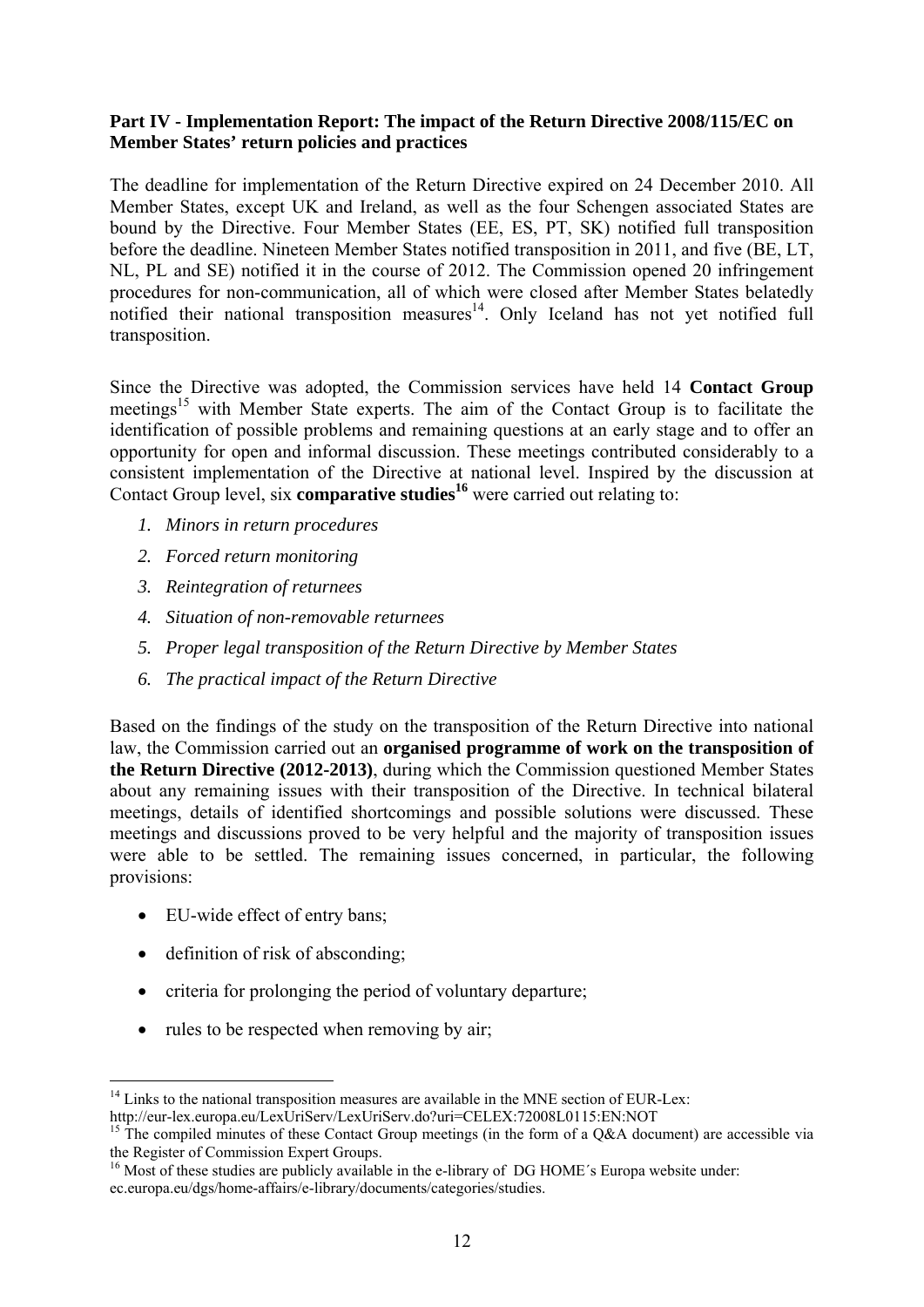- forced return monitoring;
- criteria for imposing detention;
- detention conditions

With regard to these remaining issues, seven Member States have already amended their national law in order to comply with requests made by the Commission. Thirteen Member States are currently in the process of doing so and six Member States have committed themselves formally to changing their national legislation in the near future, subject to close supervision (bimonthly reporting) by the Commission.

Tangible results of this organised programme have already materialised, notably in relation to detention:

- Six Member States, out of the eleven that had not fully transposed Articles 3(7) and 15(1), changed their legislation to legally define objective criteria to assess whether there are reasons to believe that an irregular migrant will abscond. This helps limiting the number of migrants kept in detention.

- Six Member States, out of the seven that had not fully transposed Article 15(4) of the Directive, have amended or are currently amending their national laws to provide that detention will cease if there is no reasonable prospect of removal.

- Four Member States, out of the six that had thus far not allowed NGOs and international organisations to visit detention centres, have amended or are in the process of amending their laws.

- Four Member States, out of the six who had not yet done so, have now revised their rules on the access to free legal assistance (Article 13(4)).

- Thirteen Member States, out of the sixteen that had not transposed Article 8(6), have already or are currently adopting legislation to set up a forced return monitoring system;

- Eleven Member States, out of the fourteen who had not yet done so, have formalised or are in the process of formalising the commitment that any removal by air will be carried out in line with the Common guidelines on security provisions for joint removals by air annexed to Decision 2004/573/EC.

In those remaining cases in which it was not possible to find agreement and to obtain commitment from Member States to change their legislation in accordance with requests from the Commission, several EU Pilot procedures have already been launched.

As regards the **practical implementation of the Return Directive in Member States,** a study was carried out in 2012-2013 and finalised in October 2013. This study was designed as a 'meta-study' based on different types of existing information and studies, as well as input from all relevant stakeholders.<sup>17</sup>

<sup>1</sup>  $17$  The stakeholders which had to be consulted by the contractors were:

<sup>1.</sup> The judicial authorities/judges in charge of monitoring/hearing appeals on return policy (via national and international judges' associations);

<sup>2.</sup> The lawyers and institutions providing legal aid to returnees (via national and international lawyers' associations);

<sup>3.</sup> The return monitoring bodies (bodies established under Article 8(6) of the Return Directive);

<sup>4.</sup> The stakeholders assisting migrants or advocating on their behalf (NGOs, advocacy bodies);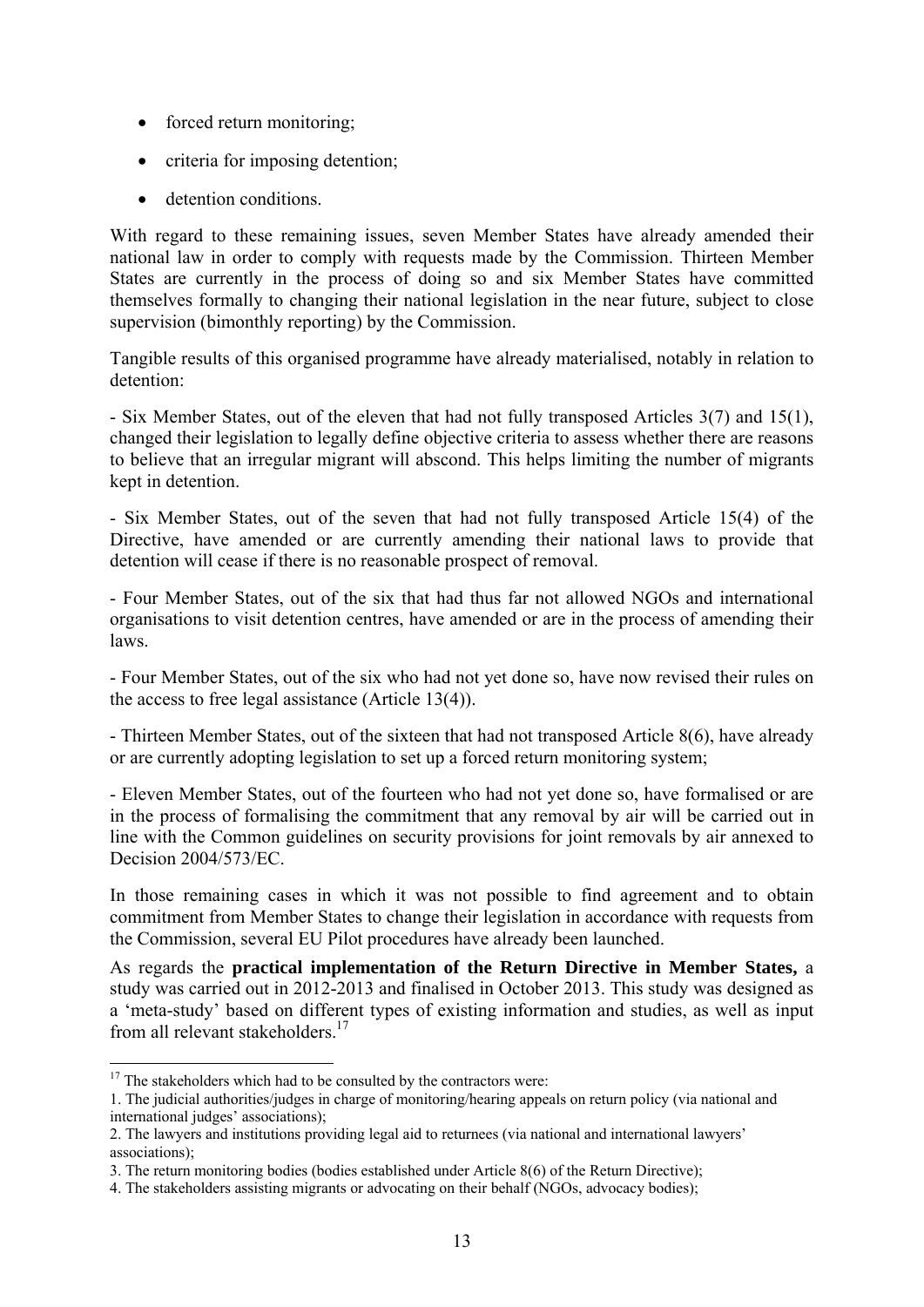To obtain a broader picture of the situation on the ground, the Commission has also examined focused studies and reports e.g. by the Fundamental Rights Agency, Council of Europe bodies, UNHCR, and NGOs (Amnesty International, Human Rights Watch, Pro-Asyl and others) into the practical situation in Member States. A major difficulty encountered by this information collection exercise was that little quantitative data was systematically collected at Member State level on most of the issues covered by the study. For example, data on basic parameters such as average length of detention, grounds for detention, number of failed returns, and use of entry bans proved to be available in only a limited number of Member States. Moreover, common definitions and approaches concerning data collection are frequently absent, impacting on the comparability of such data across the EU.

As highlighted above, the **Commission will systematically follow up on all shortcomings identified by the present implementation report**. Several EU Pilot procedures have already been launched in relation to issues identified in this report and others will be launched in the near future.

#### *1. Detention of returnees for the purpose of removal*

#### *a) Grounds for and length of detention (Article 15)*

Article 15 of the Directive states that third-country nationals subject to return procedures may only be kept in detention — for 'as short a period as possible', and 'as long as removal arrangements are in progress' — if there is a risk of absconding or if he/she avoids or hampers the preparation of return or the removal process. The detention, which must be ordered by a decision of administrative or judicial authorities, must be reviewed at 'reasonable intervals' and must cease 'when it appears that a reasonable prospect of removal no longer exists for legal or other considerations'. Member States must set a maximum limit of detention, which cannot exceed six months as a general rule and, in exceptional cases, 18 months in total. ECJ case law has clarified several aspects of the Directive's provisions on detention. In its judgment in case C-357/09 (Kadzoev), the ECJ expressly confirmed the protective elements of the **detention-**related articles of the Return Directive by highlighting that **detention ceases to be justified and the person concerned must be released immediately if there is no real prospect of removal to a non-EU country within the authorised maximum period of detention. Moreover the ECJ clarified that reasons of public order and safety cannot be used as justification for detention under the Return Directive.** A judgment in case C 534-11 (Arslan) dealt with the relation between returnrelated detention and asylum-related detention (under Directive 2003/9) and **clarified that the existence of the two differing regimes does not imply an obligation on Member States to automatically release detained returnees once they make an asylum application, provided that States take a prompt decision under national law to continue detention in compliance with the asylum** *acquis*.

The assessment has shown that, while Member States have generally amended their legislation to ensure it is in line with Article 15, there is **great variation** as regards practical implementation. For example, the interpretation of what constitutes 'reasonable intervals' by which **reviews of detention** are to take place varies considerably. Reviews in some Member States take place on a weekly basis, whereas in others it is only guaranteed at the end of the

 <sup>5.</sup> The stakeholders commenting on / studying return policy (NGOs, academia, etc.);

<sup>6.</sup> International organisations (UNHCR, IOM, Red Cross, etc.) with an interest on return issues.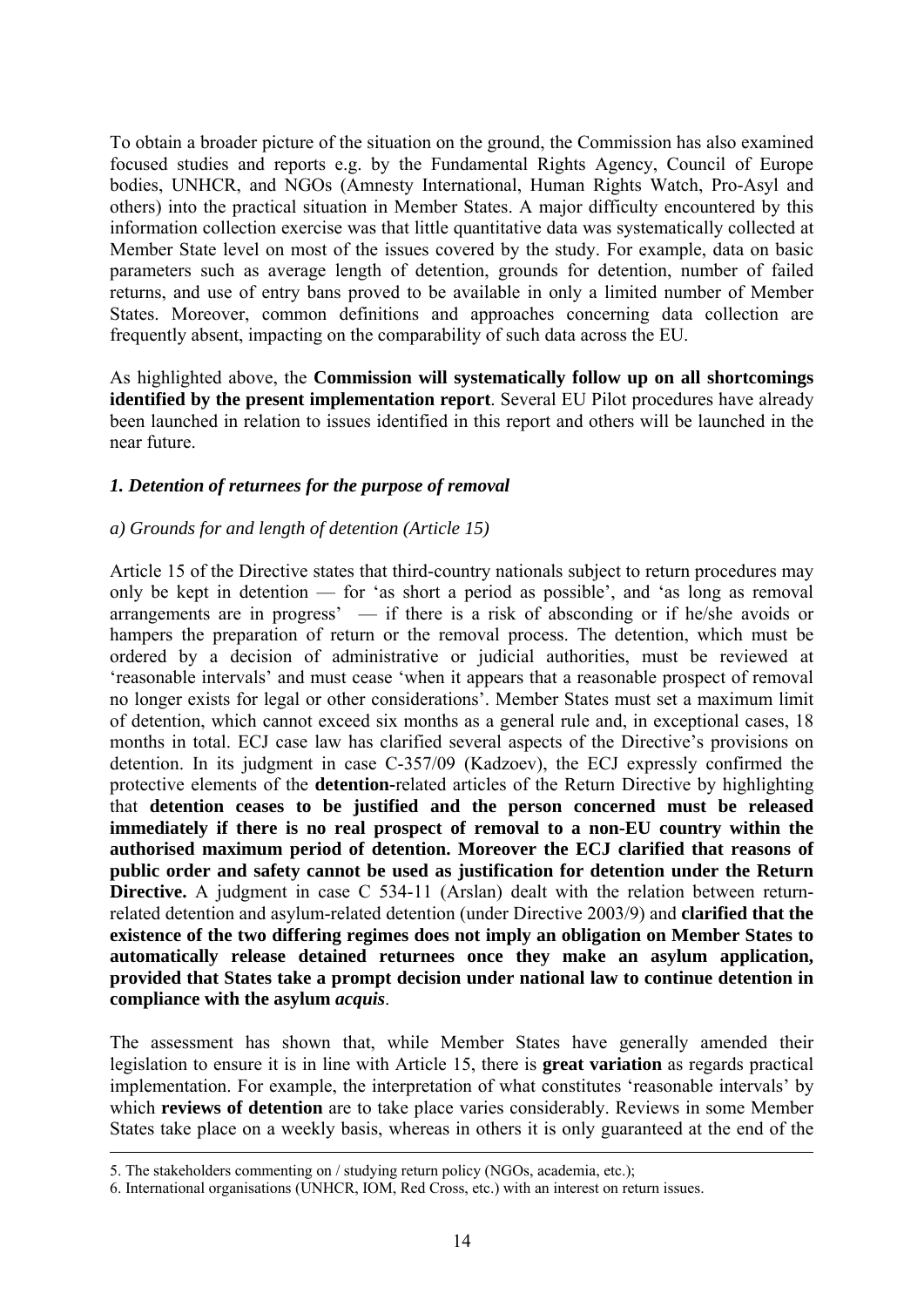detention period (thus up to six months). This therefore constitutes an area where more consistency is needed, and where several stakeholders have called for further guidance on the interpretation of 'reasonable intervals'.

On the other hand, the practice is more uniform as regards the **grounds for imposing detention on returnees,** where the risks of absconding and/or hampering return are the main reasons in most Member States. Another frequently cited reason is the need to clarify documentation and identification of the person in question in cooperation with non-EU countries. The **concept of 'risk of absconding'**, of Article 3(7) of the Directive, has had an impact on Member States' definition and use of criteria upon which decisions to detain are based, thereby contributing — to varying extent — to more legal security. In the majority of Member States, the 'lack of documentation' provided by returnees or the 'use of false identity' are the main grounds on which the risk of absconding is assessed. Other frequently used criteria for assessing the risk of absconding are:

- use of false documents or destruction of documents;
- lack of residence;
- explicit expression of intent of non-compliance;
- existence of convictions for criminal offences.

#### Table 2: Criteria to assess the 'risk of absconding'

| Frequently used criteria for determining 'risk of absconding'                    | <b>Number of Member</b><br><b>States applying the</b><br>criteria |
|----------------------------------------------------------------------------------|-------------------------------------------------------------------|
| Lack of documentation                                                            | 13                                                                |
| No cooperation to determinate his/her identity                                   |                                                                   |
| Lack of residence                                                                |                                                                   |
| Use of false documentation or destroying existing documents                      |                                                                   |
| Failing repeatedly to report to relevant authorities                             |                                                                   |
| Explicit expression of intent of non-compliance                                  |                                                                   |
| Existence of conviction for criminal offence                                     | h                                                                 |
| Non-compliance with existing entry ban                                           |                                                                   |
| Violation of a return decision                                                   |                                                                   |
| Prior conduct ( <i>i.e.</i> escaping)                                            |                                                                   |
| Lack of financial resources                                                      |                                                                   |
| Being subject of return decision made in another MS                              |                                                                   |
| Non-compliance with voluntary departure obligation<br>$16.$ $18.$ $14.777777222$ | 3                                                                 |

*Source: extracted from MATRIX 2013.* 

It is to be noted that there has also been a consistent movement towards a **wider implementation of alternatives to detention** across the Member States examined. A large number of Member States now provide for alternatives to detention in their national legislation. Research has shown that alternatives to detention can have several benefits compared to detention and can also, under certain conditions, lead to significant cost savings. In practice, however, several Member States only apply alternatives to detention in rare cases. The main alternatives applied in practice seem to be requiring 'regular reporting to authorities' and an 'order to take up accommodation in premises specified by the authorities'. The 'obligation to surrender passports and documents' is also among the most frequently applied alternatives to detention.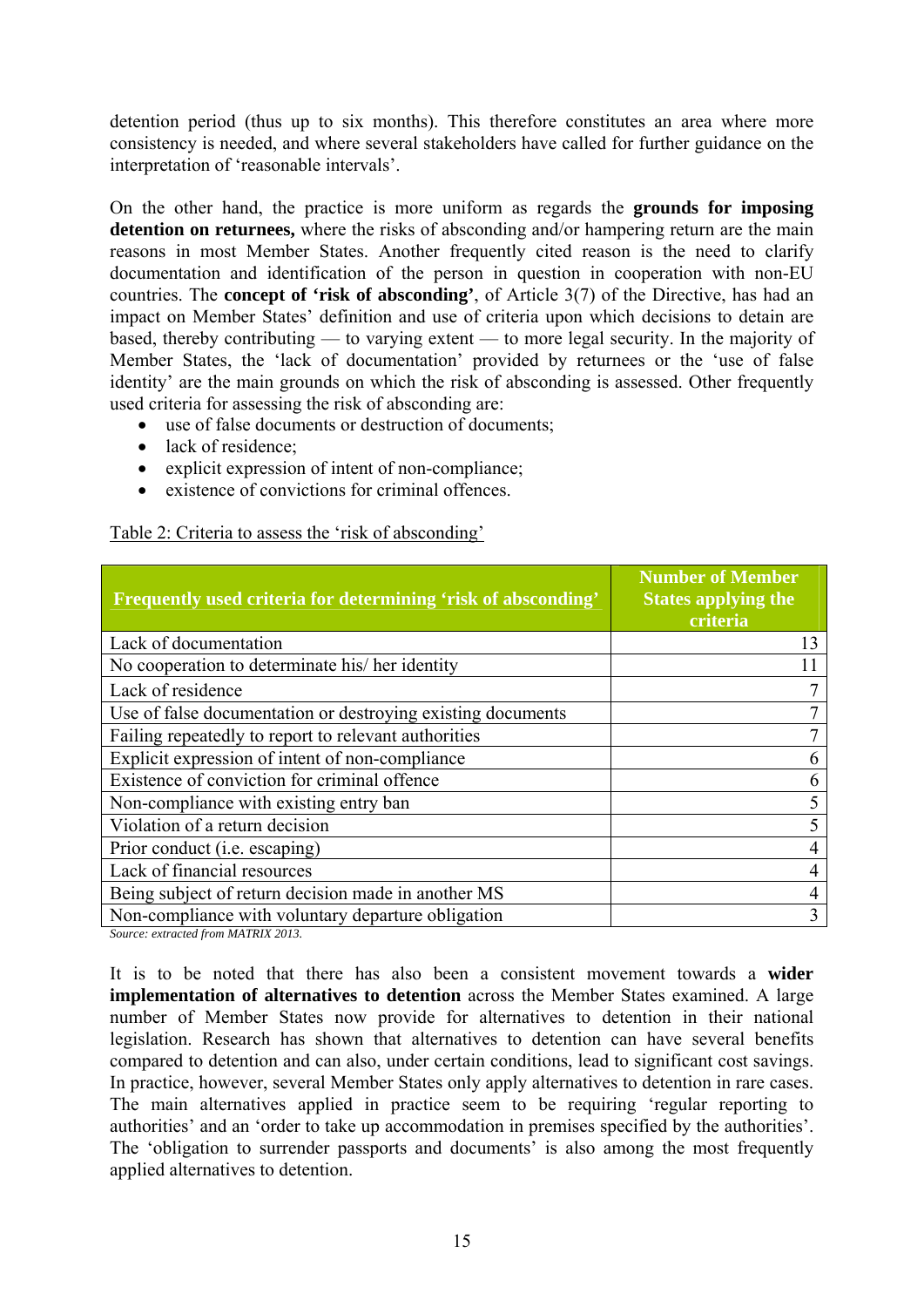|           |                      | Residence restrictions   | Regular reporting to<br>authorities |                          | Obligation to surrender<br>documents |                          | Deposit of financial<br>guarantee |                          | Electronic monitoring |                          |
|-----------|----------------------|--------------------------|-------------------------------------|--------------------------|--------------------------------------|--------------------------|-----------------------------------|--------------------------|-----------------------|--------------------------|
|           | Legal<br>application | Practical<br>application | Legal<br>application                | Practical<br>application | Legal<br>application                 | Practical<br>application | Legal<br>application              | Practical<br>application | Legal<br>application  | Practical<br>application |
| AT        | yes                  | yes                      | yes                                 | yes                      | no                                   | no                       | yes                               | yes                      | no                    | no                       |
| $BE^{18}$ | no                   | no                       | no                                  | no                       | no                                   | no                       | no                                | no                       | no                    | no                       |
| BG        | no                   | no                       | yes                                 | n.i.                     | yes                                  | n.i.                     | no                                | no                       | no                    | no                       |
| CY        | no                   | no                       | no                                  | no                       | no                                   | no                       | no                                | no                       | no                    | no                       |
| CZ        | no                   | no                       | yes                                 | yes                      | no                                   | no                       | yes                               | no                       | no                    | no                       |
| DE        | yes                  | n.i.                     | yes                                 | yes                      | yes                                  | yes                      | no                                | no                       | no                    | no                       |
| DK        | yes                  | yes                      | yes                                 | yes                      | yes                                  | yes                      | yes                               | no                       | yes                   | no                       |
| EE        | yes                  | yes                      | yes                                 | yes                      | yes                                  | yes                      | no                                | no                       | no                    | no                       |
| EL        | yes                  | no                       | yes                                 | no                       | yes                                  | no                       | yes                               | no                       | no                    | no                       |
| ES        | yes                  | n.i.                     | yes                                 | n.i.                     | yes                                  | yes                      | no                                | no                       | no                    | no                       |
| FI        | no                   | no                       | yes                                 | n.i.                     | yes                                  | n.i.                     | yes                               | n.i.                     | no                    | no                       |
| <b>FR</b> | yes                  | n.i.                     | yes                                 | no                       | yes                                  | yes                      | no                                | no                       | yes                   | n.i.                     |
| HU        | yes                  | n.i.                     | yes                                 | n.i.                     | yes                                  | n.i.                     | no                                | no                       | no                    | no                       |
| IT        | yes                  | n.i.                     | yes                                 | n.i.                     | yes                                  | n.i.                     | yes                               | n.1.                     | no                    | no                       |
| LT        | yes                  | yes                      | yes                                 | yes                      | no                                   | no                       | no                                | no                       | no                    | no                       |
| LU        | yes                  | no                       | yes                                 | no                       | no                                   | no                       | no                                | no                       | no                    | no                       |
| LV        | no                   | no                       | yes                                 | yes                      | yes                                  | yes                      | no                                | no                       | no                    | no                       |
| MT        | no                   | no                       | yes                                 | yes                      | no                                   | no                       | yes                               | yes                      | no                    | no                       |
| NL        | yes                  | n.i.                     | yes                                 | n.i.                     | yes                                  | n.i.                     | yes                               | yes                      | no                    | no                       |
| PL        | yes                  | no                       | yes                                 | no                       | no                                   | no                       | no                                | no                       | no                    | no                       |
| PT        | yes                  | n.i.                     | yes                                 | n.i.                     | yes                                  | n.i.                     | yes                               | n.i.                     | yes                   | n.i.                     |
| <b>RO</b> | yes                  | n.i.                     | yes                                 | n.i.                     | no                                   | no                       | no                                | no                       | no                    | no                       |
| $\rm SE$  | yes                  | n.i.                     | yes                                 | n.i.                     | yes                                  | n.i.                     | no                                | no                       | no                    | no                       |
| SI        | yes                  | yes                      | yes                                 | yes                      | yes                                  | no                       | yes                               | no                       | no                    | no                       |
| <b>SK</b> | yes                  | no                       | yes                                 | no                       | no                                   | no                       | yes                               | no                       | no                    | no                       |
| <b>CH</b> | yes                  | no                       | yes                                 | yes                      | yes                                  | no                       | yes                               | no                       | no                    | no                       |
| IS        | yes                  | n.i.                     | yes                                 | yes                      | yes                                  | n.i.                     | no                                | no                       | no                    | no                       |
| LI        | yes                  | yes                      | no                                  | no                       | yes                                  | yes                      | no                                | no                       | no                    | no                       |
| NO        | yes                  | n.i.                     | yes                                 | n.i.                     | yes                                  | n.i.                     | no                                | no                       | no                    | no                       |
| IE        | yes                  | n.i.                     | yes                                 | yes                      | yes                                  | n.i.                     | yes                               | no                       | no                    | no                       |
| <b>UK</b> | yes                  | n.i.                     | yes                                 | n.i.                     | yes                                  | n.i.                     | yes                               | n.i.                     | yes                   | n.i.                     |

#### Table 3: Legal and practical application of alternatives to detention

**n.i.**: 'no information available' *Source: extracted from MATRIX 2013* 

1

In most Member States, there is a **lack of public support structures** for irregular migrants who are released from detention because no reasonable prospect of removal exists. In the absence of a concrete legal obligation on Member States to provide for material subsistence to this group of people, they find themselves in a 'legal limbo' situation, left to rely on the private or voluntary sectors, or potentially being forced to resort to non-authorised employment for subsistence. A few Member States are currently setting a good example, providing a monthly allowance and helping these people to find accommodation.

Before the Return Directive was adopted, the **maximum length of detention** varied quite significantly across Member States and in at least **nine there was no upper ceiling** on how

<sup>&</sup>lt;sup>18</sup> While Belgium does not apply any of the listed alternatives to detention, since 2008 it has offered special housing and counselling for families, which has been singled out as a best practice in a recent NGO publication.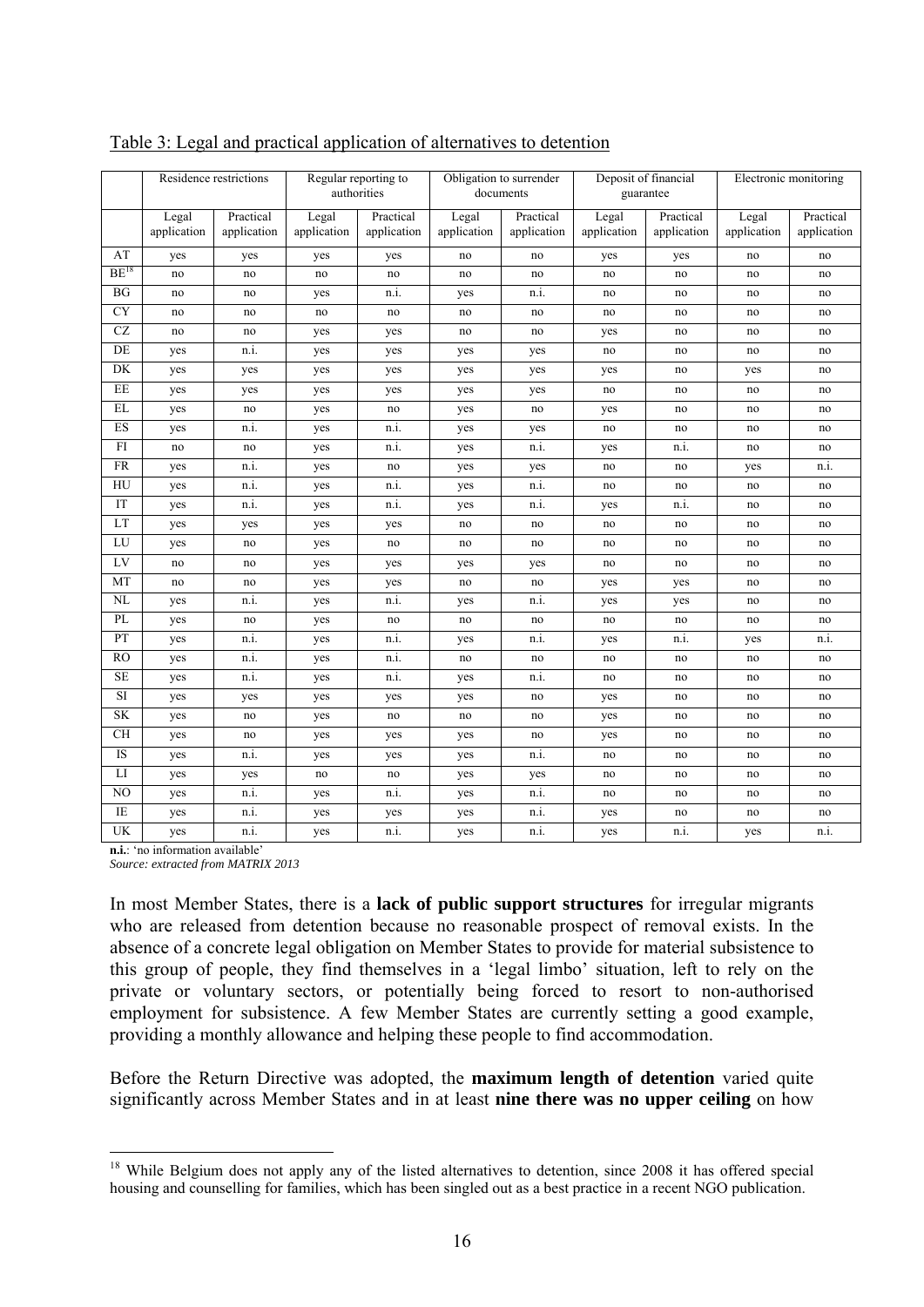long returnees could be detained. The Return Directive has contributed to a convergence and overall to a reduction — of maximum detention periods across the EU.



Table 4: Maximum length of detention before and after transposition of Return Directive

While the legal time limits of detention have increased in eight Member States, they have decreased in 12 Member States. It is to be noted that the average length of detention applied in practice appears to be considerably lower than the maximum limit provided for.

| Table 5: Length of detention experienced in practice |  |  |  |
|------------------------------------------------------|--|--|--|
|                                                      |  |  |  |

| <b>MS</b> | Length of detention in practice<br>(in days) | Source                                    | Period |
|-----------|----------------------------------------------|-------------------------------------------|--------|
| AT        | $16.6*$                                      | <b>National Statistics</b>                | 2012   |
| <b>BG</b> | $64*$                                        | Study by NGO                              | 2011   |
| DE        | Less than $42***$                            | <b>National Statistics</b>                | 2011   |
| DK        | $31*$                                        | Study by NGO                              | 2011   |
| EE        | $85*$                                        | <b>National Statistics</b>                | 2011   |
| EL        | At least 180**                               | International Organisation                | 2012   |
| FI        | $5 - 6$ **                                   | <b>National Public Authorities</b>        |        |
| FR        | $13*$                                        | National Public Authorities               |        |
| IT        | $31*$                                        | Public Authorities in the city of Bologna |        |
| LU        | $16*$                                        | <b>National Public Authorities</b>        |        |
| NL        | $120 - 180**$                                | NGO and International Organisation        |        |
| RO.       | $50*$                                        | <b>National Statistics</b>                | 2012   |
| <b>SE</b> | Less than 14**                               | Ministry of Justice                       |        |
| <b>IS</b> | 1**                                          | Public Authorities and NGOs               |        |
| LI        | $1-2**$                                      | Public Authorities and NGOs               |        |

*Source: MATRIX 2013.*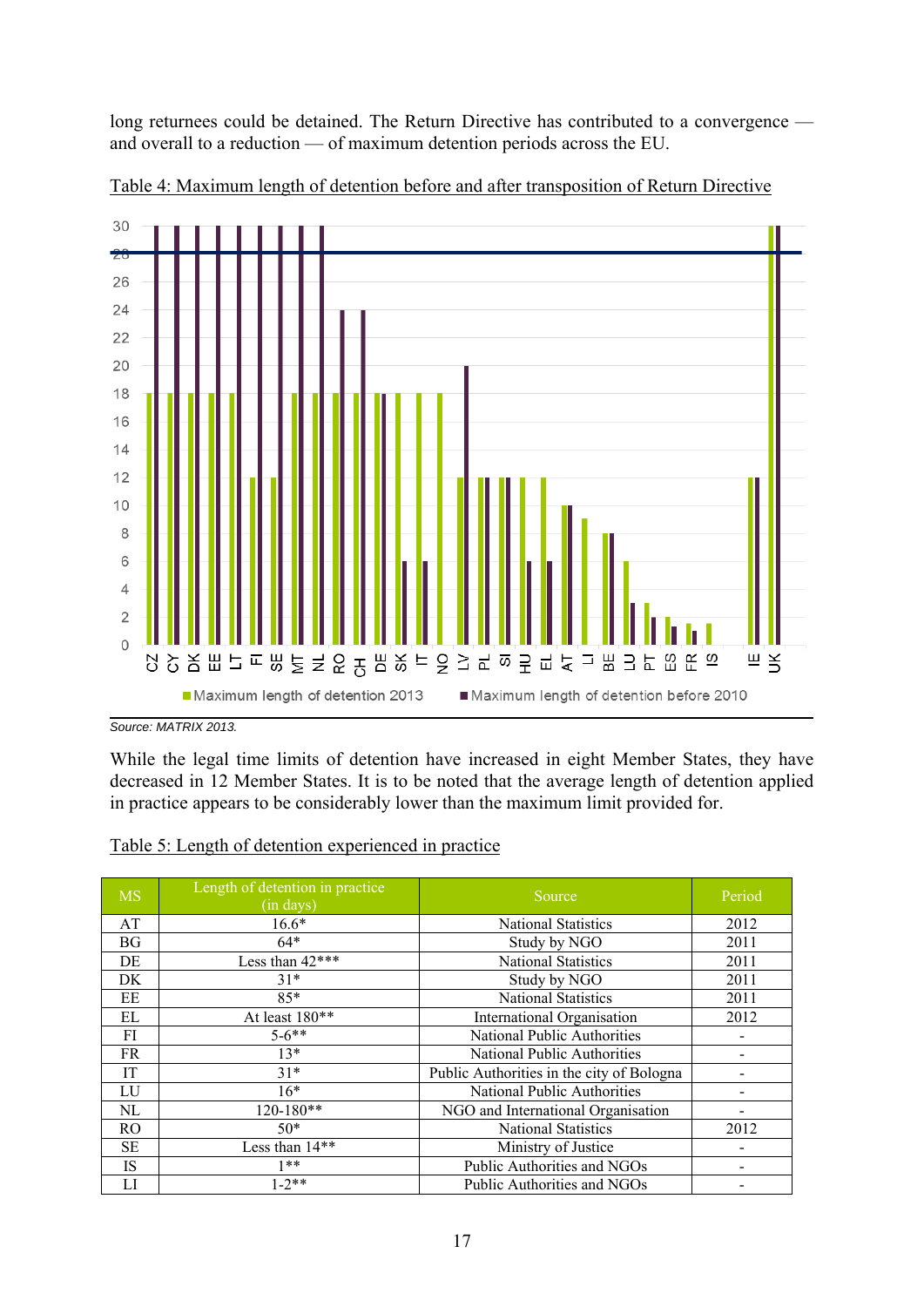| MS | Length of detention in practice<br>(in davs) | Source                      | Period |
|----|----------------------------------------------|-----------------------------|--------|
| ∍ռ | $7**$                                        | National Public Authorities |        |

*\* Average calculated on the basis of available data. The source of the data is provided in the third column from the left. \*\* The most frequently applied length of detention estimated by stakeholders interviewed. \*\*\* In Germany 73% of detainees are kept for less than 42 days according to official statistics. Source: Matrix 2013.* 

#### *b) Detention conditions, including of minors and families (Articles 16 and 17)*

The Directive sets some **basic conditions** that must be respected in relation to the detention of returnees, such as the fact that their detention must take place in specialised facilities (not prisons) or at least they should be kept separated from ordinary prisoners. Returnees kept in detention must be provided with emergency health care and essential treatment of illness and must be allowed to contact legal representatives, family members and consular authorities. NGOs and bodies must be allowed to visit returnees, subject to any requirements set by Member States for advance authorisation. Returnees must be adequately informed of their rights and obligations. As regards **minors** (both unaccompanied and with their families**)**  who must be detained only as a measure of 'last resort' and for the 'shortest appropriate period of time' — their needs must be taken particularly into account (the 'best interests of the child shall be a primary consideration'), and they must have the opportunity to engage in leisure activities and (depending on the length of their stay) have access to education.

The Directive does not regulate in detail issues such as the size of rooms, access to sanitary facilities, access to open air, nutrition, etc. during detention. Recital 17 provides, however, that detainees should be **treated in a 'humane and dignified manner**' with respect for their fundamental rights and in compliance with international law. Whenever Member States impose detention under Articles 15-17 of the Directive, this must be done under conditions that comply with Article 4 of the EU Charter, which prohibits inhuman or degrading treatment. The practical impact of this obligation on Member States is set out in detail in the standards established by the Council of Europe Committee on the Prevention of Torture ('CPT standards'19). These standards represent a generally recognised description of the detention-related obligations which must be complied with by Member States in any detention as an absolute minimum, in order to ensure compliance with European Convention on Human Rights obligations and obligations resulting from the EU Charter when applying EU law. The Commission will follow the situation closely and will, in particular, use the possibilities offered by the new **Schengen Evaluation Mechanism** to evaluate facilities used by Member States for pre-removal detention to make sure these benchmarks are met by all Member States. In order to address the most striking cases of inhuman detention conditions, EU Pilot procedures against several Member States have already been launched by the Commission in recent months.

Nine Member States have legislation that does not fully comply with Article 16(1), which requires States to strictly **separate detainees from ordinary prisoners**. Two of these Member States have committed themselves to changing their legislation. EU Pilot procedures have already been opened or will have to be opened against the other Member States concerned. In practice, only half of Member States always provide specialised detention facilities. The other half still detains, occasionally or frequently, irregular migrants in prisons. In this regard, German courts submitted three preliminary references to the ECJ in 2013: In cases C 473-13 (Bero) and C 514-13 (Bouzalmate) the Court was asked whether a Member

1

<sup>&</sup>lt;sup>19</sup> document CPT/Inf/E (2002) 1 — Rev. 2013, available at: www.cpt.coe.int/en/docsstandards.htm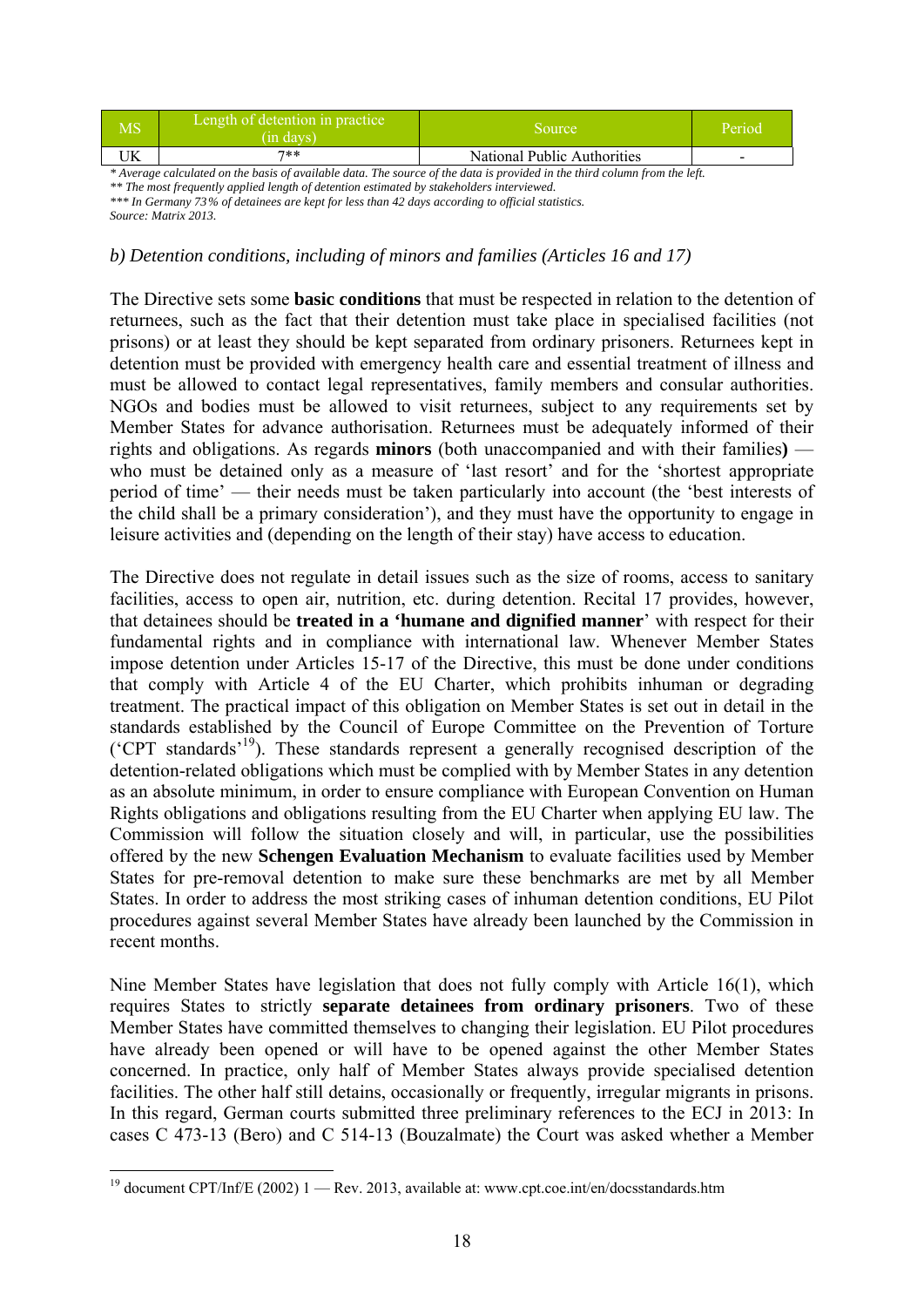State is obliged under 16(1) of the Directive to only detain returnees in specialised detention facilities if it only possesses specialised detention facilities in some of its regional sub-entities (but not in others). Case C-474/13 (Thi Ly Pham) concerns the compatibility with Article 16(1) of a national administrative practice to place a pre-removal detainee in accommodation together with ordinary prisoners if he/she consents to such accommodation. These three cases are still pending at ECJ.

The obligation under Article 16(2) to allow detainees to **contact legal representatives, family members and consular authorities** was properly transposed by all Member States. Evidence collected suggests that in practice this opportunity is not always provided in two Member States. The obligation under Article 16(3) to ensure that **access to health services in emergency situations is guaranteed** was also transposed by all Member States. There are, however, allegations that in six Member States access to this right is occasionally impaired in practice. The Commission will follow up on all identified shortcomings.

The legal transposition of the self-standing right under Article 16(4) of national, international and non-governmental organisations and bodies to have **full access to detention centres** is still problematic in seven Member States. Three of these Member States have already committed themselves to amending their legislation. Practice in four other Member States does not seem to be fully compliant.

Legislation in all Member States complies with the rules in Article 17 on **detention of minors and families**. However in practice, shortcomings were reported to exist with regard to separate accommodation for families in two Member States, access to leisure activities in three Member States, and access to education in five Member States. With regard to the practical use made of the provision under Article 17 to detain minors as a measure of last resort, the evaluation findings reveal that seventeen Member States detain — at least sometimes — unaccompanied minors and nineteen Member States detain — at least sometimes — families with minors. Since the definition of 'measure of last resort' in the Return Directive leaves scope for interpretation, some stakeholders have suggested that Member States should be encouraged to include in their national law a presumption against detention of children, and to use alternatives to detention for unaccompanied minors and families with children.

With regard to **assistance to unaccompanied minors** (Article 10)**,** the evaluation has shown that this is provided in very different ways and by a variety of different bodies.

| Countries                         | <b>NGO<sub>S</sub></b> | Organisation<br>for Migration<br>International | irregular UAMs<br>specialised in<br>Institution | Government<br>Department | Youth<br>or Social<br>Services<br>General | Government<br>$\overline{\text{Local}}$ | mmigrant<br>Asylum or<br>Services<br>General | Prosecutor or<br>Court | Border Guards<br>Police or | No institution<br>formally in<br>charge |
|-----------------------------------|------------------------|------------------------------------------------|-------------------------------------------------|--------------------------|-------------------------------------------|-----------------------------------------|----------------------------------------------|------------------------|----------------------------|-----------------------------------------|
| AT                                |                        |                                                |                                                 |                          |                                           |                                         |                                              |                        |                            |                                         |
|                                   |                        |                                                |                                                 |                          |                                           |                                         |                                              |                        |                            |                                         |
| BE<br>BG<br>CZ                    |                        |                                                |                                                 |                          |                                           |                                         |                                              |                        |                            |                                         |
|                                   |                        |                                                |                                                 |                          |                                           |                                         |                                              |                        |                            |                                         |
| $\overline{\mathsf{c}\mathsf{v}}$ |                        |                                                |                                                 |                          |                                           |                                         |                                              |                        |                            |                                         |

Table 6: Authority responsible for offering assistance to unaccompanied minors (UAMs)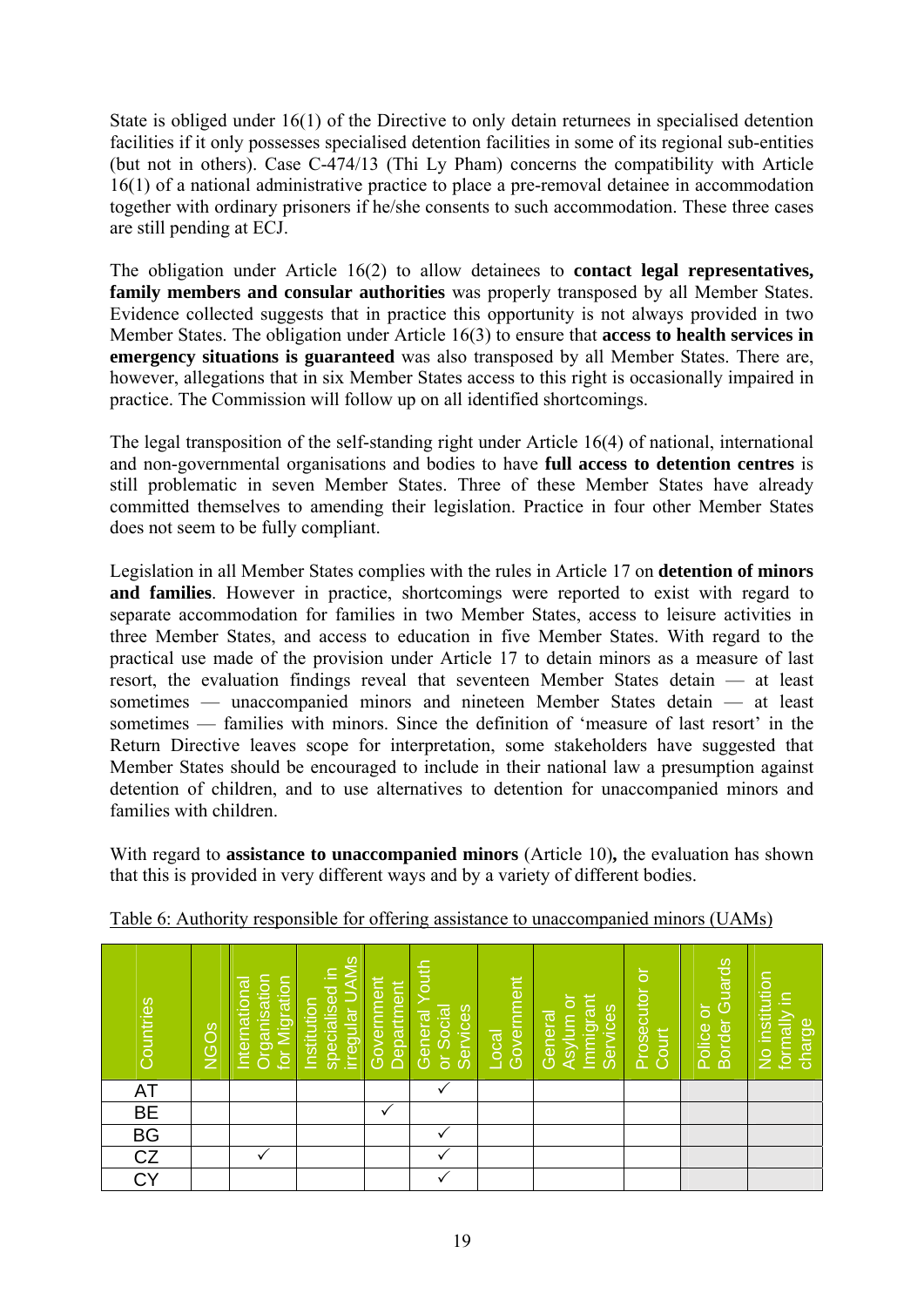| Countries                                                                                                                                                                                                                                                                                     | NGO <sub>S</sub> | Organisation<br>for Migration<br>International | irregular UAMs<br>specialised in<br>Institution | Government<br>Department | General Youth<br>Services<br>or Social | Government<br>Local | <b>Immigrant</b><br>Asylum or<br>Services<br>General | Prosecutor or<br>Court | Border Guards<br>Police or | No institution<br>formally in<br>charge |
|-----------------------------------------------------------------------------------------------------------------------------------------------------------------------------------------------------------------------------------------------------------------------------------------------|------------------|------------------------------------------------|-------------------------------------------------|--------------------------|----------------------------------------|---------------------|------------------------------------------------------|------------------------|----------------------------|-----------------------------------------|
|                                                                                                                                                                                                                                                                                               |                  |                                                |                                                 |                          | $\overline{\checkmark}$                |                     |                                                      |                        |                            |                                         |
| DE<br>DK<br>EE<br>EL<br>ES<br>FI<br>FR                                                                                                                                                                                                                                                        | $\sqrt{}$        | $\sqrt{}$                                      |                                                 |                          |                                        |                     | $\checkmark$                                         |                        |                            |                                         |
|                                                                                                                                                                                                                                                                                               |                  |                                                |                                                 |                          | $\checkmark$                           | $\checkmark$        |                                                      |                        |                            |                                         |
|                                                                                                                                                                                                                                                                                               | $\checkmark$     | $\checkmark$                                   |                                                 |                          |                                        |                     |                                                      | $\checkmark$           |                            |                                         |
|                                                                                                                                                                                                                                                                                               |                  |                                                |                                                 |                          |                                        | $\checkmark$        |                                                      |                        |                            |                                         |
|                                                                                                                                                                                                                                                                                               |                  |                                                |                                                 |                          |                                        |                     |                                                      |                        |                            | $\overline{\checkmark}$                 |
|                                                                                                                                                                                                                                                                                               |                  |                                                |                                                 |                          | $\sqrt{}$                              |                     |                                                      |                        |                            |                                         |
| $\frac{HU}{IT}$ $\frac{IT}{LU}$ $\frac{LU}{LV}$                                                                                                                                                                                                                                               |                  |                                                | $\checkmark$                                    |                          |                                        |                     |                                                      |                        |                            |                                         |
|                                                                                                                                                                                                                                                                                               |                  | $\checkmark$                                   |                                                 |                          |                                        |                     |                                                      |                        |                            |                                         |
|                                                                                                                                                                                                                                                                                               |                  |                                                |                                                 |                          |                                        |                     | $\checkmark$                                         |                        |                            |                                         |
|                                                                                                                                                                                                                                                                                               |                  | $\sqrt{}$                                      |                                                 |                          |                                        |                     |                                                      |                        |                            |                                         |
|                                                                                                                                                                                                                                                                                               |                  |                                                |                                                 |                          |                                        |                     |                                                      | $\sqrt{}$              | $\checkmark$               |                                         |
|                                                                                                                                                                                                                                                                                               |                  |                                                |                                                 |                          |                                        |                     | $\checkmark$                                         |                        |                            |                                         |
| $\frac{\overline{NL}}{\overline{PL}}$                                                                                                                                                                                                                                                         | $\checkmark$     |                                                |                                                 |                          | $\checkmark$                           |                     |                                                      |                        |                            |                                         |
|                                                                                                                                                                                                                                                                                               |                  | $\checkmark$                                   |                                                 |                          |                                        |                     |                                                      | $\checkmark$           | $\checkmark$               |                                         |
|                                                                                                                                                                                                                                                                                               | $\checkmark$     |                                                |                                                 |                          | $\sqrt{}$                              |                     |                                                      |                        |                            |                                         |
|                                                                                                                                                                                                                                                                                               | $\checkmark$     |                                                |                                                 |                          |                                        |                     |                                                      |                        |                            |                                         |
|                                                                                                                                                                                                                                                                                               |                  |                                                |                                                 |                          | $\checkmark$                           |                     |                                                      |                        |                            |                                         |
|                                                                                                                                                                                                                                                                                               |                  |                                                |                                                 | $\sqrt{}$                |                                        |                     |                                                      |                        |                            |                                         |
|                                                                                                                                                                                                                                                                                               |                  |                                                |                                                 |                          | $\checkmark$                           |                     |                                                      |                        |                            |                                         |
|                                                                                                                                                                                                                                                                                               |                  |                                                |                                                 |                          |                                        | $\checkmark$        |                                                      |                        |                            |                                         |
| $\begin{array}{c} \begin{array}{c} \text{PT} \\ \text{RO} \end{array} \\ \begin{array}{c} \text{SI} \\ \text{SK} \end{array} \\ \begin{array}{c} \text{SE} \\ \text{CH} \\ \text{IS} \end{array} \\ \begin{array}{c} \text{LI} \\ \text{NO}^{\text{20}} \\ \text{IE} \end{array} \end{array}$ |                  |                                                |                                                 | $\checkmark$             | $\checkmark$                           |                     |                                                      |                        |                            |                                         |
|                                                                                                                                                                                                                                                                                               |                  |                                                |                                                 | $\sqrt{}$                |                                        |                     |                                                      |                        |                            |                                         |
|                                                                                                                                                                                                                                                                                               |                  | $\checkmark$                                   | $\checkmark$                                    | $\checkmark$             |                                        |                     |                                                      |                        |                            |                                         |
|                                                                                                                                                                                                                                                                                               |                  |                                                |                                                 |                          | $\checkmark$                           |                     |                                                      |                        |                            |                                         |
| UK                                                                                                                                                                                                                                                                                            |                  |                                                |                                                 |                          | $\checkmark$                           | $\checkmark$        |                                                      |                        |                            |                                         |

*Source: MATRIX 2013.* 

While most Member States do return minors in practice, only seven Member States report having used the option of returning UAMs to reception centres or social services in their country of origin.

The main areas of change in the field of detention due to the implementation of the Return Directive were found to be the following:

|  | Table 7: Main areas of change in detention due to implementation of Return Directive |
|--|--------------------------------------------------------------------------------------|
|  |                                                                                      |

| Change                              | <b>Member State</b>                    |
|-------------------------------------|----------------------------------------|
| Shorter length of time in detention | BG, CZ, DK, EE, LT, LV, RO, SI, SK, NO |
| Longer length of time in detention  | EL, ES, FI, FR, IT, LU                 |

1  $^{20}$  European Commission (2013) Conformity Assessment of Directive 2008/115/EC Norway. Version 3.0 – 20.06.2013. Unpublished Article 10(1).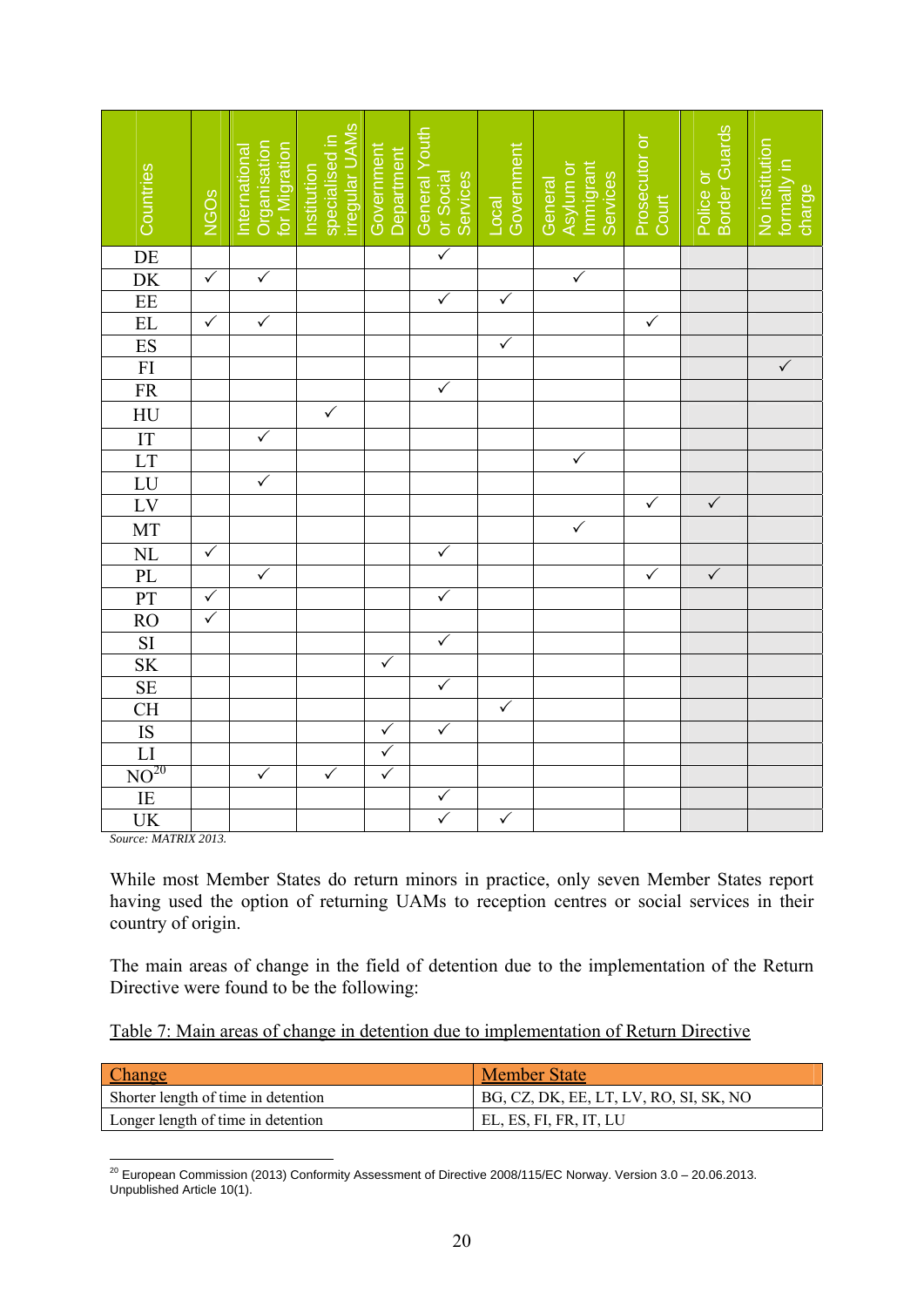| Specific policy on minors and families with minors (and | AT, CZ, SI      |
|---------------------------------------------------------|-----------------|
| vulnerable persons)                                     |                 |
| Better conditions in detention centres                  | DK, LU, LV, RO, |
| Specialised detention facilities/ separation from       | DE, DK, LU      |
| prisoners                                               |                 |
| Use of alternatives                                     | BE, DE, LV, NL  |
| Provide legal counselling                               | AT, SK          |
| Fixed time limit judicial review/ decision of court     | CZ, SK          |
| Possibility to appeal                                   | LV              |
| Decision in writing                                     | DK              |

*Source: MATRIX 2013.* 

### *2. Voluntary departure (Article 7) and monitoring of forced return (Article 8(6))*

The introduction of the Return Directive has positively influenced national law and practice regarding **voluntary departure**. Article 7 obliges Member States to allow an appropriate period for voluntary departure of between seven and thirty days. In some Member States, a period for voluntary departure was not previously provided for in national law, or the length was not specified. All Member States have now introduced such a limit. In the majority of Member States examined, the voluntary departure period is provided **automatically**; only three Member States made use of the option under Article 7(1) of the Directive to grant the period only upon application. In October 2013, a Dutch court submitted a preliminary reference to the ECJ (case C-554/13) related to the provision in Article 7(4) not to grant a period of voluntary departure for public order reasons.

The study also demonstrates that the Return Directive has been a driver for change in **forced return monitoring**. A large number of Member States have established monitoring bodies as a direct result of the Directive, often with support from the European Return Fund. Seven Member States were not compliant with the obligation to set up a forced return monitoring system and the Commission has already opened (or will open shortly) related EU Pilot procedures. In those Member States with a monitoring body in place, there tends to be a broad split with monitoring done by civil society (human rights NGOs), Ombudsmen or authorities with ties to a national Ministry. Monitoring systems are provided for either by law or by cooperation agreement. The evaluation demonstrates that the Return Directive has had substantial impact in the establishment of return monitoring bodies and that there are on-going developments as monitoring systems are becoming more established. These monitoring bodies will play an important role as an inbuilt control mechanism for national day-to-day return practices.

| <b>Country</b> | <b>Monitoring Body</b> | <b>Type of Monitoring Body</b>          |
|----------------|------------------------|-----------------------------------------|
| AT             |                        | Ombudsman and NGO                       |
| <b>BE</b>      |                        | Body affiliated to the Belgian Police   |
| <b>BG</b>      |                        | Ombudsman and NGO                       |
| CΥ             |                        | Ombudsman                               |
|                |                        | Body affiliated to the Czech Parliament |

| Table 8: Forced return monitoring bodies |  |  |  |  |
|------------------------------------------|--|--|--|--|
|------------------------------------------|--|--|--|--|

<sup>&</sup>lt;u>.</u>  $21$  Proposed only (2012 data via FRA).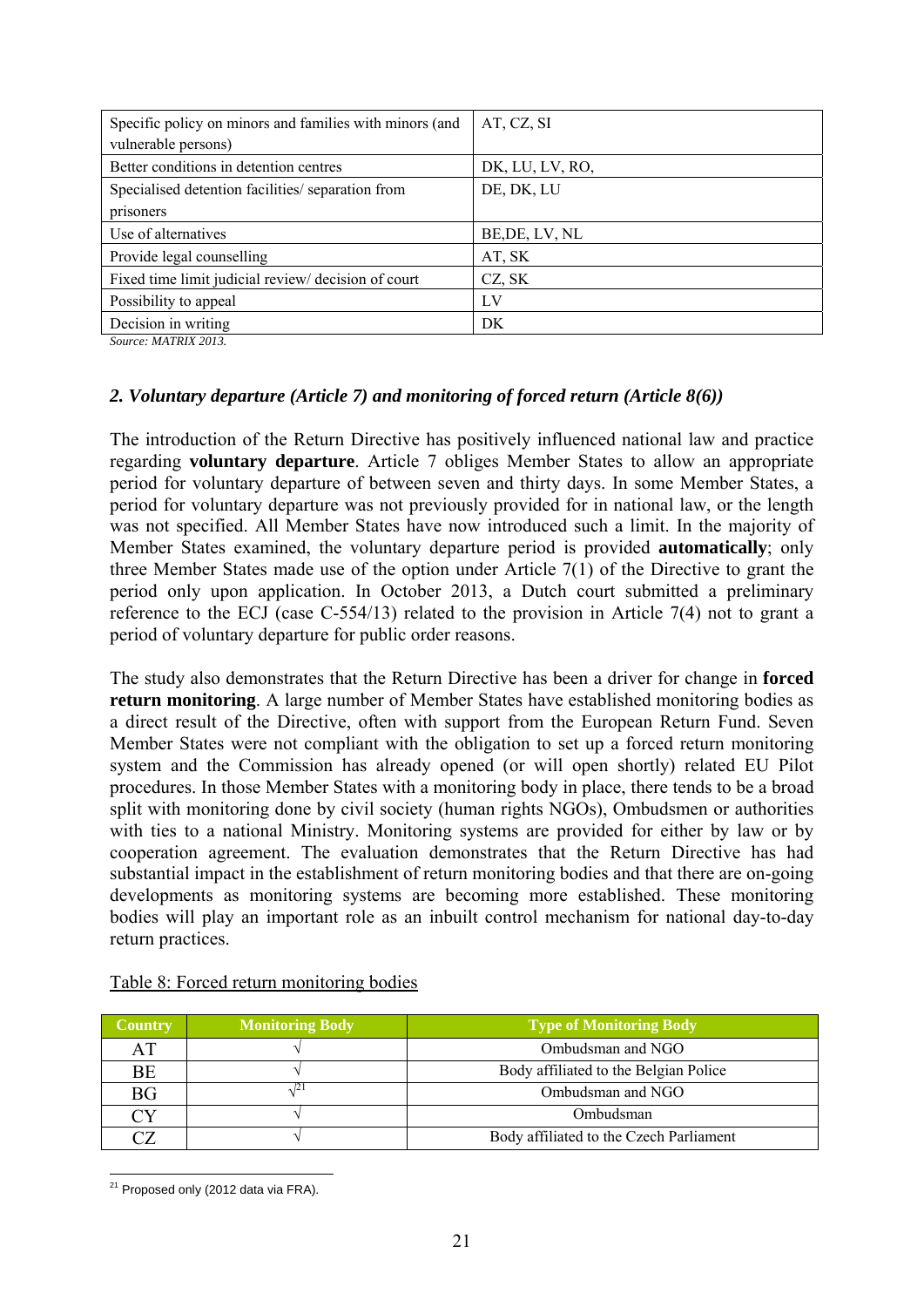| <b>Country</b> | <b>Monitoring Body</b> | <b>Type of Monitoring Body</b>                                  |  |
|----------------|------------------------|-----------------------------------------------------------------|--|
| DE             | Informal               | <b>NGO</b>                                                      |  |
| DK             | $\sqrt{}$              | Ombudsman and NGO                                               |  |
| EE             | V                      | <b>NGO</b>                                                      |  |
| EL             | $\sqrt{}$              | Ombudsman                                                       |  |
| ES             | $\sqrt{}$              | Ombudsman                                                       |  |
| FI             | V                      | Ombudsman                                                       |  |
| <b>FR</b>      | No                     |                                                                 |  |
| HU             | $\sqrt{}$              | Ombudsman                                                       |  |
| IT             | N <sub>0</sub>         |                                                                 |  |
| LT             | $\sqrt{}$              | N <sub>G</sub> O                                                |  |
| LU             | $\sqrt{}$              | <b>NGO</b>                                                      |  |
| ${\rm LV}$     | $\sqrt{}$              | Ombudsman                                                       |  |
|                | $\sqrt{}$              | Body affiliated to the Ministry of Home affairs and National    |  |
| MT             |                        | Security                                                        |  |
| <b>NL</b>      | V                      | Body affiliated to the Ministry of Security and Justice         |  |
| PL             | V                      | Ombudsman and NGO                                               |  |
| PT             |                        | Body affiliated to the Ministry of Home Affairs                 |  |
| <b>RO</b>      | N                      | <b>NGO</b>                                                      |  |
|                | No                     | The Courts, the Parliamentary Ombudsman and the Chancellor      |  |
| <b>SE</b>      |                        | of Justice partly perform the function of a monitoring body     |  |
| <b>SI</b>      | No <sup>22</sup>       |                                                                 |  |
| <b>SK</b>      | $\sqrt{}$              | Ombudsman and NGO                                               |  |
| <b>CH</b>      | $\sqrt{}$              | Body affiliated to the Federal Department of Justice and Police |  |
| IS             | N <sub>o</sub>         |                                                                 |  |
| LI             | N <sub>0</sub>         | $\overline{a}$                                                  |  |
| NO             | $\sqrt{}$              | Ombudsman                                                       |  |
| IE             | N <sub>o</sub>         |                                                                 |  |
| UK             | $\sqrt{}$              | Bodies affiliated to the Ministry of Justice                    |  |

*Source: MATRIX 2013.* 

### *3. Safeguards (Articles 12 and 14) and remedies (Article 13)*

The evaluation found that the majority of the Member States examined make use of the option to **apply derogations from the scope of the Directive under its Article 2(2).<sup>23</sup>** The evaluation found that protective obligations under Article 4(4) are applied in the majority of the cases and that there is a similar level of protection between those third-country nationals falling under the scope of the Directive and 'border cases' excluded by Member States from its scope.

The evaluation found that the **procedural safeguards** related to the rights of irregular migrants during the return process are broadly implemented in the national law of Member

<sup>&</sup>lt;u>.</u>  $22$  A dual monitoring system is currently debated in government which envisages monitoring by the Ombudsman along with NGOs.

<sup>&</sup>lt;sup>23</sup> Article 2(2)(a) allows MS not to apply the Directive in certain 'border situations' (people refused entry at the border and people apprehended in connection with an irregular border crossing). In this case a set of basic minimum safeguards listed in Article 4(4) still applies. Article 2(2)(b) allows MS not to apply the Directive in certain 'criminal law situations' people subject to return as a criminal law sanction or people who are the subject of extradition procedures).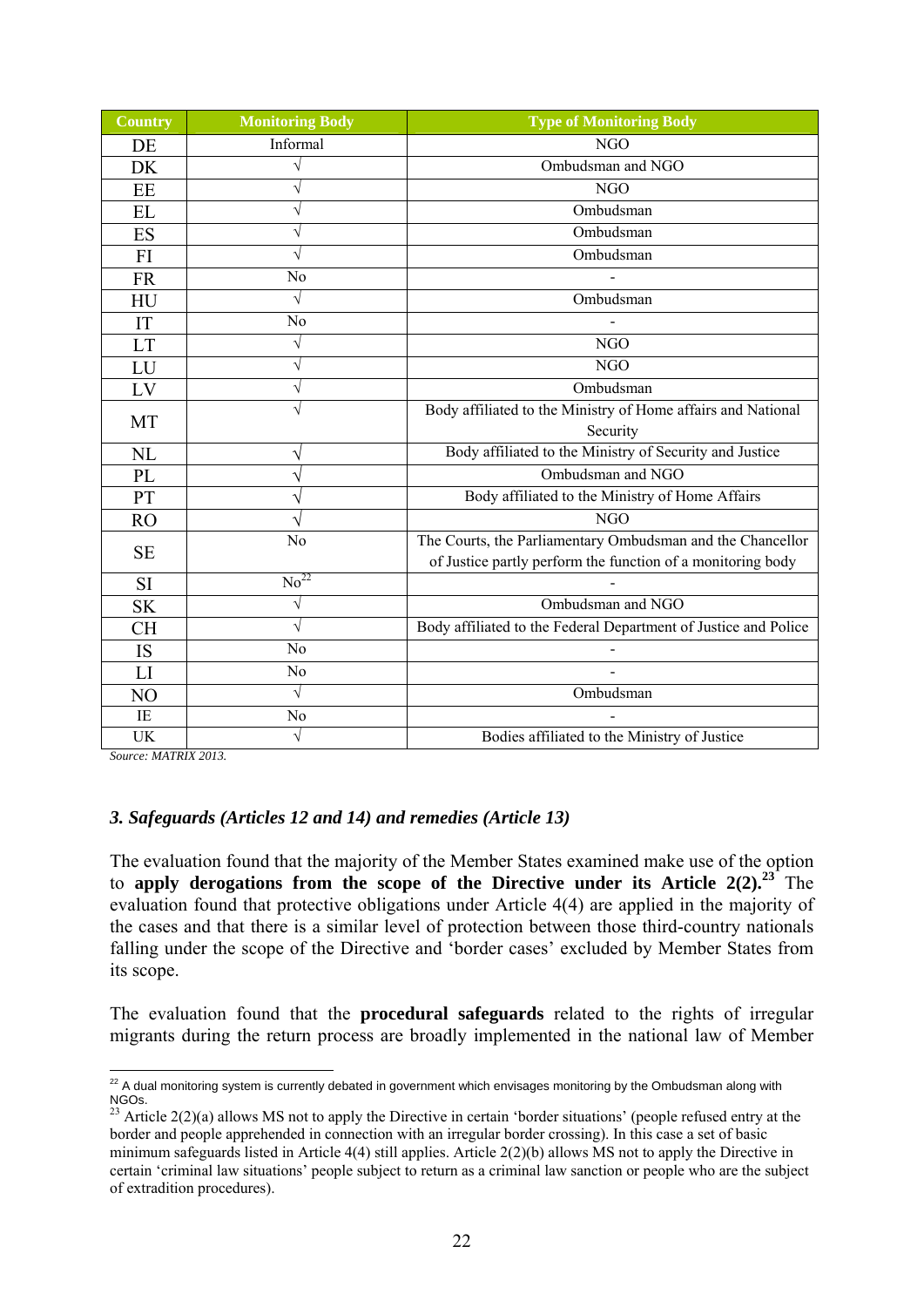States. The research findings show that the safeguards of Article 12(1) of the Directive regarding the form of the return decision (in writing, providing reasons in fact and in law and information on available legal remedies) are also generally applied in practice. However some concerns were raised among stakeholders regarding the formulation of the grounds for the decision (lack of detail and motivation). In almost half of the Member States applying the Directive, stakeholders flagged up translation (of the main elements of the return decision) and, to a lesser extent, interpretation as areas for potential improvement.

The evaluation was unable to detect major trends or to measure change over time with regard to **safeguards pending postponed return**. (Article 14 of the Directive covers family unity, health care, access to schooling, needs of vulnerable persons as well as the right to obtain a written confirmation in cases of postponed return.) Basic safeguards appear to be primarily provided by implementing international conventions and universal access legislation (emergency health care and schooling, in particular).

Regarding the obligation for Member States to provide returnees with an **effective legal remedy**, pursuant to Article 13, the evaluation concludes that, even though a legal provision for appeal exists in national law of all Member States, in practice a number of factors come into play that can compromise the right to a real legal remedy. Firstly information about the available remedies is — in spite of proper legal transposition of the Directive — not always sufficiently communicated in practice to third-country nationals in all Member States in a language the returnee understands (translation and explanation/legal aid issue). Secondly, related to the previous point, the possibility of an effective appeal may be reduced due to ineffective provision of legal aid, in cases in which Member States make extensive use of the provision under Article 13(4) of the Directive to make free legal aid subject to conditions listed in Articles 15(3) to (6) of Directive 2005/85/EC. The evaluation found that as a result, in several Member States return decisions were not often appealed in practice, or to a lesser extent than expected. The Commission will closely follow up on this issue.

The Directive allows Member States to decide whether an appeal has an automatic **suspensive effect**, or whether such effect may only be granted on a case by case basis by the appeals body. The evaluation found that an appeal generally temporarily suspends enforcement of the return and/or removal decision automatically under national law in only nine Member States. In most Member States the immigrant has to apply for the temporary suspending effect, which can be rejected (or granted) by the judge in specific circumstances.

| Temporary suspensive effect of enforcement<br>of return decision when appeal is lodged |                                         |
|----------------------------------------------------------------------------------------|-----------------------------------------|
| Yes: Automatic                                                                         | AT, CZ, DK, FR, LT, MT, PL, RO, SI, UK  |
| Sometimes: In a decision of a competent                                                | BE, BG, CY, DE, EE, EL, ES, FI, HU, IT, |
| judicial or administrative authority                                                   | LU, LV, NL, PT, SE, SK, CH, LI, IS, NO, |
|                                                                                        | IE                                      |

### Table 9: Suspensive effect of an appeal

*Source: MATRIX 2013.*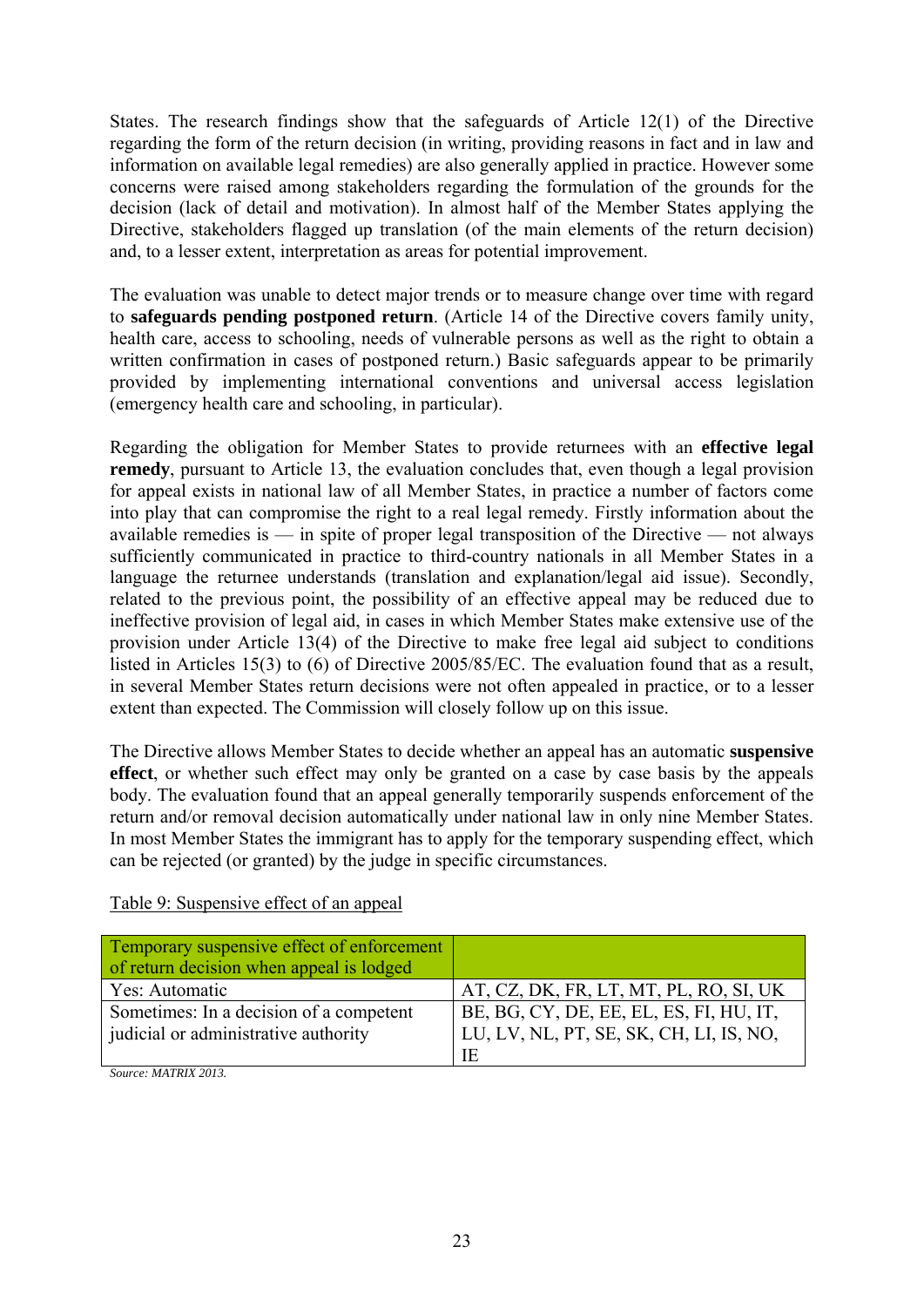In this respect, it is important to stress that the ECJ, in its judgment in case C- 383/13 PPU (G and R),<sup>24</sup> confirmed that the **rights of the defendant referred to in Article 41(2) of the EU Charter** (the right to be heard and the right to have access to the file) must be observed when taking decisions under the Return Directive even when this Directive does not expressly provide for these.

### *4. Criminalisation of irregular entry and stay*

The findings of the evaluation as well as a recent study conducted by FRA show that there are laws in place **criminalising 'irregular entry and/or stay',** in different forms, in the majority of Member States. Neither the Return Directive nor any other EU legal instrument prevent Member States from considering irregular entry and/or stay as a criminal offence under their national criminal law. However, several ECJ judgments have limited and constrained Member States' ability to keep returnees in prison as a consequence of this. In particular, in case C-61/11 (El Dridi) the ECJ found that the Return Directive precludes national rules criminalising irregular stay *in so far as* such rules undermine the effectiveness of the Return Directive. In this respect, the ECJ found that imposing a prison term on an irregularly staying third-country national who has committed no other offence than not complying with an order to leave the national territory is contrary to the Directive. A judgment in a similar case (C-329/11 Achoughbabian) confirmed the findings of the El Dridi judgment and found that national law sanctioning mere irregular stay with a threat of criminal law imprisonment was incompatible with the Return Directive. The judgment in case C-430/11 (Sagor) confirmed that the criminal law sanction of a financial fine which may be replaced by an expulsion order can be applied, provided that the expulsion procedure respects all relevant procedural safeguards of the Return Directive, and that the criminal law sanction of home detention can be applied only insofar as there are guarantees in place to make sure that its conduct does not delay return.

The above-mentioned rulings have resulted in a **wide range of changes to national legislation** in the countries examined and several Member States have recently changed their legislation as a consequence of this jurisprudence. The Commission is following the situation closely and has already launched EU Pilot procedures against certain Member States.

<sup>1</sup> <sup>24</sup> Two other pending preliminary references — C 166/13 (Mukarubega) and C 249/13 (Boudjilida) — relate to similar questions.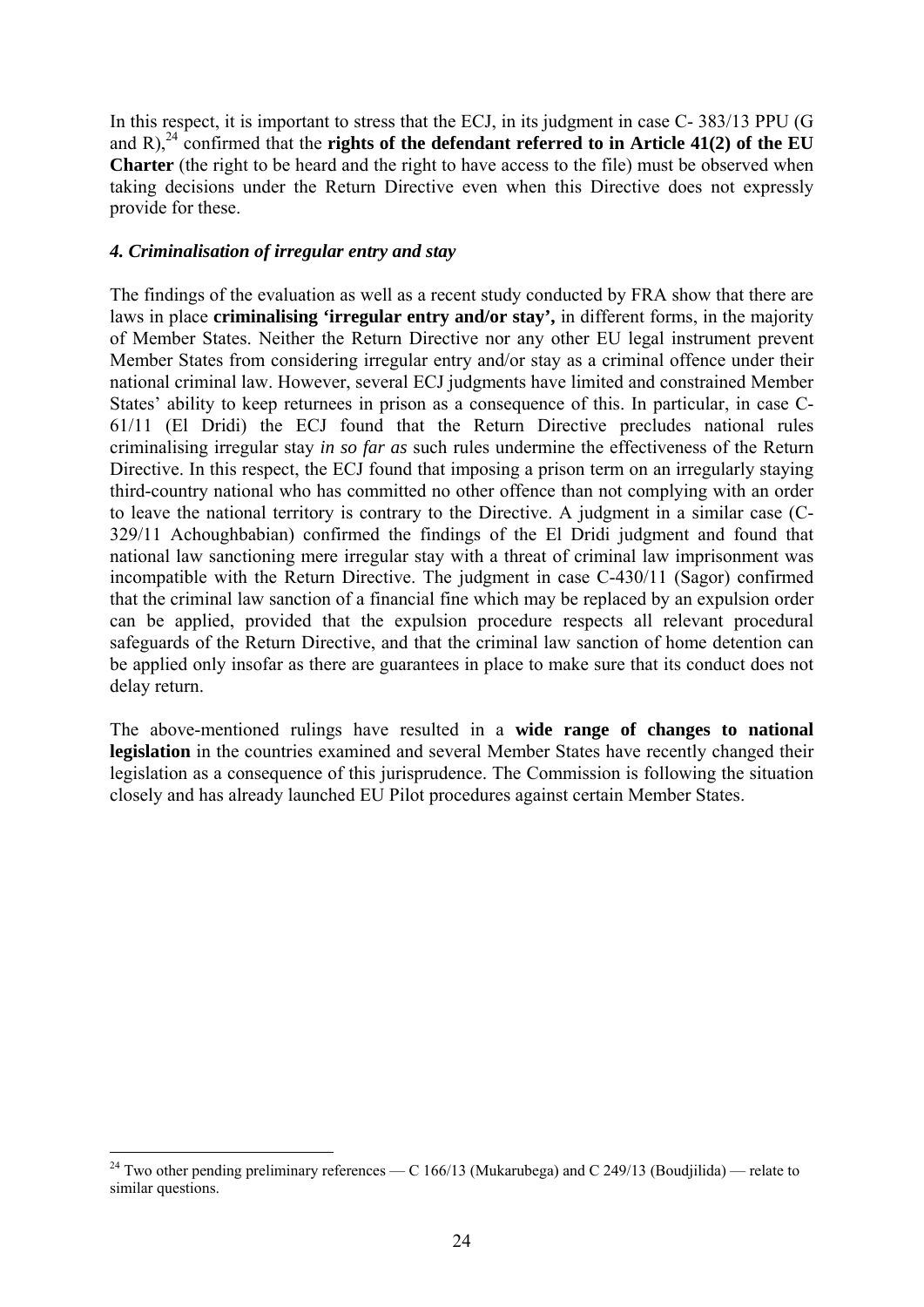

*Source: FRA 2014.* 



# Table 11: Criminalisation of irregular stay

*Source: FRA 2014.*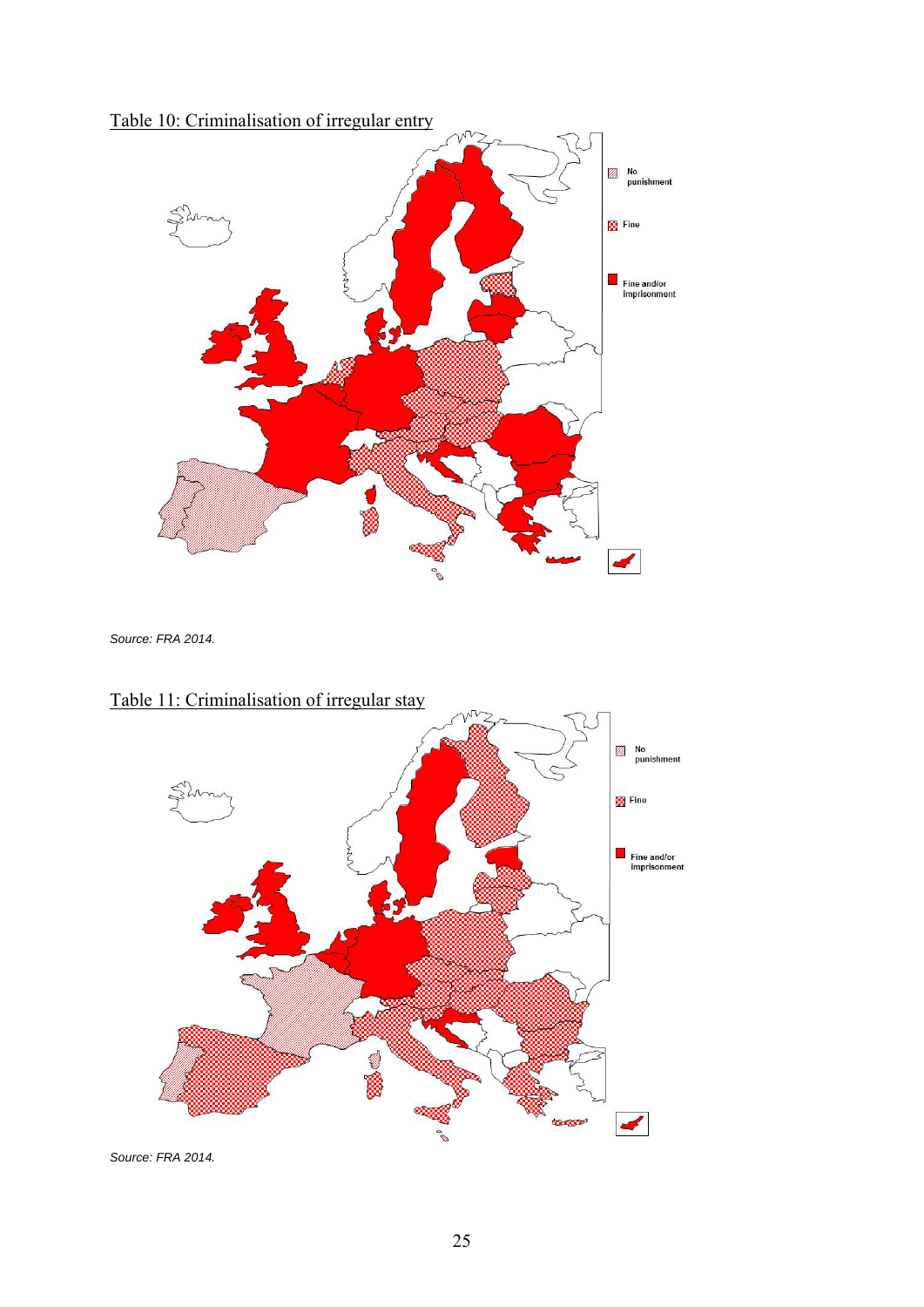#### *5. Launch of return procedures (Article 6) and entry bans (Article 11)*

With regard to Article 6 of the Return Directive there is a high level of consistency between Member States on the **definition of irregular stay**. In most Member States, national legislation provides detailed lists of circumstances under which a third-country national can be considered to be irregularly staying, the five main categories being: expired visa; expired residence permit; revocation of residence permit; withdrawal of refugee status; irregular entrance. Most Member States apply more favourable rules to person's subject of a pending procedure for obtaining or renewing a permit or visa. The majority of Member States has opted for a **one-step procedure** where the return decision and the removal decision are issued in a single (administrative) act, only nine Member States (IT, LT, LV, MT, PL, SE, IS, IE, UK) have a two-step procedure in place. The Directive has also brought more EU-wide harmonisation regarding the issue of residence permits or other authorisation offering a **right to stay for compassionate, humanitarian or other reasons** to third-country nationals staying irregularly on their territory: All Member States allow for this possibility in their legal framework. The **obligation to launch a return procedure** has not substantially altered the practice of apprehension of third-country nationals and numbers of apprehensions. Whether a Member State seeks irregular third-country nationals through mainstream actions by the general police or on an *ad hoc* basis is not determined by the Directive, but instead depends on domestic factors and considerations. Since the Directive does not explicitly define the concept of **apprehension** nor provides guidance on how to carry out such procedures, Member States have left the existing institutional settings almost unchanged. There are two main types of apprehension practices in Member States: First, apprehension on the basis of routine police controls or targeted operations on sites where there is a reasonable suspicion that undocumented migrants are present. Second, apprehensions initiated at the request of the immigration authorities with regard to persons not respecting an order to leave the territory or not complying with a decision to depart voluntarily.

The Return Directive requires Member States to issue an entry ban with a return decision when no period of voluntary departure has been granted<sup>25</sup> or when the obligation to return has not been complied with. In other cases, the issue of an entry ban is optional. In terms of determining the length of the entry ban, all relevant circumstances must be taken into account, and the maximum duration of five years may be exceeded only if the person represents a serious threat to public policy, public security or national security. The evaluation showed that overall the Return Directive contributed to convergence across Member States regarding the (maximum) **length of return-related entry bans** of five years, as provided for in Article 11(2) of the Directive. Most Member States also determine a maximum length of entry bans for cases where the returnee is regarded as a threat to national security and where, in accordance with the Directive, the length can exceptionally exceed five years. In eight Member States, the length of entry bans was reduced as a result of the implementation of the Directive. However, the research also revealed that in six Member States, the number of entry bans that are issued to returnees has increased. In practice, all Member States offer the opportunity for irregular migrants to request withdrawal or suspension of the entry ban in exceptional humanitarian circumstances. Every entry ban decision is entered into the Schengen Information System, preventing migrants from re-entering the Schengen area. In its

1

<sup>&</sup>lt;sup>25</sup> This may be the case when there is a risk of absconding, or if an application for a legal stay has been dismissed as manifestly unfounded or fraudulent, or if the person concerned poses a risk to public policy, public security or national security.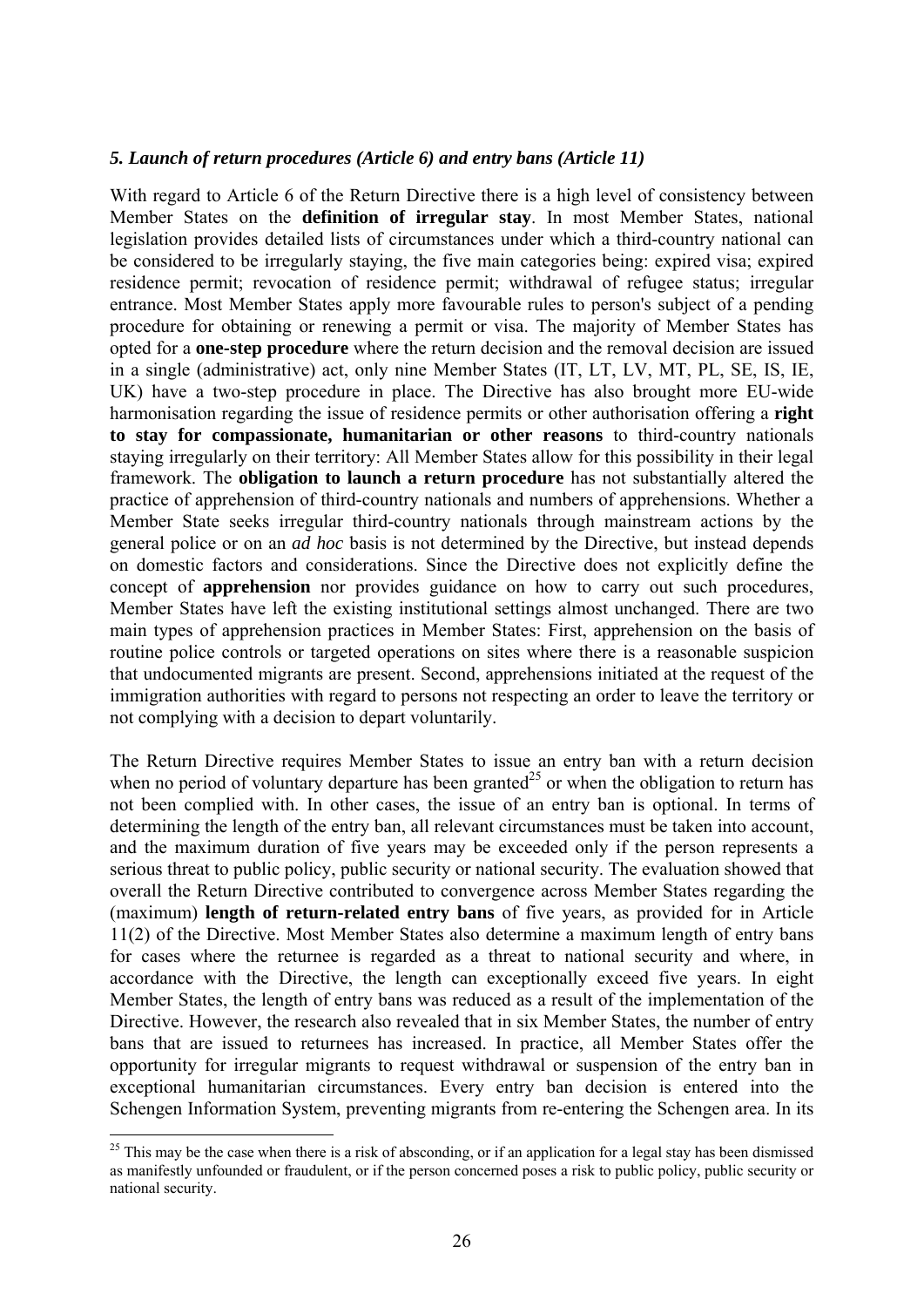judgment in case C 297/12 (Filev/Osmani) the ECJ reaffirmed that the maximum time-limits for entry bans provided in the Directive also apply to 'historic entry bans' which had been issued before the entry into force of the Directive.

| Table 12: Entry bans |  |  |
|----------------------|--|--|
|                      |  |  |

| <b>Grounds for use of entry bans</b>             | <b>MSs making use of these grounds</b>  |
|--------------------------------------------------|-----------------------------------------|
| Entry ban is automatically imposed on all        | AT, CY, DE, EE, EL, ES, IT, LT, MT, PL, |
| return decision cases                            | PT, IS, IE, UK                          |
| Entry ban is not imposed in all cases but is (at | BE, BG, CZ, DK, FI, HU, LU, LV, NL,     |
| least) automatically issued (a) if no period for | RO, SE, SK, CH, NO                      |
| voluntary departure has been granted             |                                         |
| (b) if the obligation to return has not been     |                                         |
| complied with                                    |                                         |
| Entry bans are issued on a case by case basis    | FR, SI, LI                              |
| (different grounds)                              |                                         |

| <b>Changes due to Return Directive</b> | <b>Member State</b>            |
|----------------------------------------|--------------------------------|
| Reduction in length of entry bans      | DE, ES, IT, LV, PL, PT, CH, NO |
| Increased number of entry bans issued  | AT, BE, DK, FI, NL, CH         |
| Specific regulation on entry bans/     | LT, MT, SI                     |
| standardisation throughout the country |                                |
| Possibility of withdrawal              | ES, PL                         |
| Entry ban in writing                   | LU, PL                         |
| Decreased number of entry bans issued  | <b>SK</b>                      |

*Source: MATRIX 2013.* 

## *6. ECJ case law related to the Return Directive*

Over the last five years, national Courts submitted several preliminary references related to the interpretation of the Return Directive to the ECJ:

### **On detention**:

In its judgement in case C-357/09 (Kadzoev) of 30 November 2009 the ECJ expressly confirmed the protective elements of the detention related provisions of the Return Directive, in particular the obligation to release the person concerned immediately once the grounds prescribed by the Directive are not fulfilled any more.

Three preliminary references from German courts were submitted in summer 2013: In cases C 473-13 (Bero) and C 514-13 (Bouzalmate) (pending) the Court was asked whether a Member State is obliged under Article 16(1) of the Directive to only detain returnees in specialised detention facilities if it disposes of specialised detention facilities only in some of its regional sub entities (and in others not). Case C-474/13 (Thi Ly Pham) (pending) concerns the compatibility with Article  $16(1)$  of the Directive with a national administrative practice to place a pre-removal detainee in accommodation together with ordinary prisoners if he/she consents to such accommodation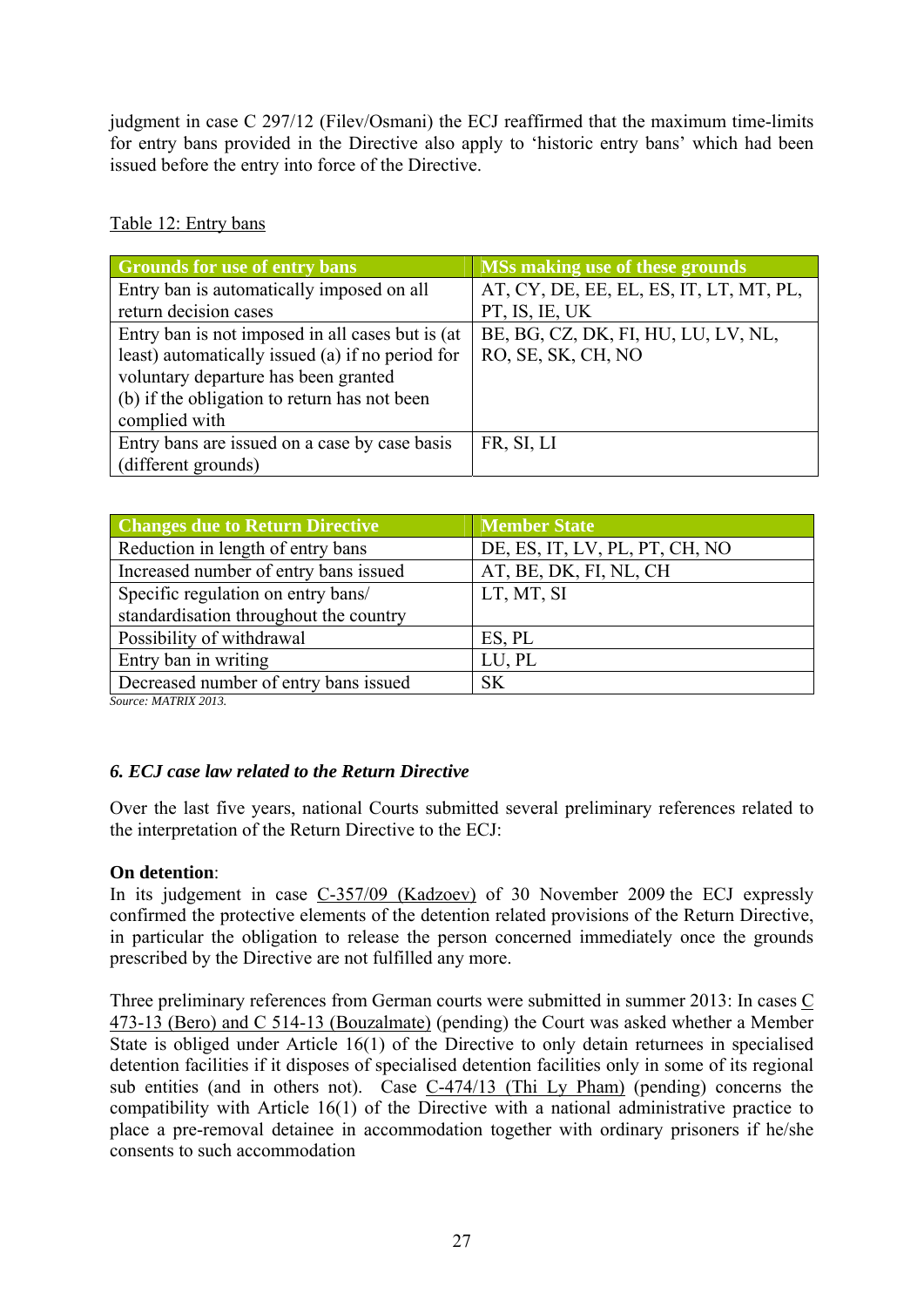#### **On criminalisation of irregular stay:**

On 28 April 2011, the ECJ delivered a judgement in case C-61/11 (El Dridi). In this far reaching judgement, the ECJ found that the Return Directive precludes national rules imposing a prison term on an illegally staying third-country national who does not comply with an order to leave the national territory, because such penalty is liable to jeopardise the attainment of the objective of introducing an effective policy for removal and repatriation in keeping with fundamental rights. A judgement in a similar case (case C-329/11 Achoughbabian) related to the situation in France was delivered in December 2011. It confirmed the findings of the El Dridi judgement and found national law *sanctioning illegal stay* with a threat of criminal law imprisonment incompatible with the Return Directive. The judgement in case C-430/11 (Sagor) (related to compatibility of provisions of Italian national legislation imposing the penal sanctions of assignment to stay at home and immediate expulsion for illegal stay) was delivered in December 2012 and further refined the ECJs case law on this issue. In its order of 21.3.2013 in case C-522/11 (Mbaye) the ECJ referred to the above case-law and repeated its conclusions. Case C 189/13 (Da Silva) (pending) is a followup case to Achoughbabian and relates to compatibility of Return Directive with national law *sanctioning illegal entry* with a threat of criminal law imprisonment.

#### **On relation between Return Directive and Asylum acquis:**

The May 2013 judgment in case  $C$  534-11 (Arslan) dealt with the relation between return related detention (under Directive 2008/115/EC) and Asylum related detention (under Directive 2003/9/EC) in a situation where a third-country national is detained under the Return Directive and submits an application for asylum with the objective of postponing return. The judgment confirms that asylum-related detention and return-related detention are covered by two different legal regimes with respective legal safeguards adapted to the specific situation of asylum seekers and returnees. The Court made clear that the existence of these two differing regimes doesn´t imply an obligation on Member State to automatically release detained returnees once they make an asylum application: The judgement expressly confirms that detention may be continued – provided Member States take without delay a decision under national law to continue detention in compliance with the asylum acquis.

### **On entry bans:**

A judgement of 19.9.2013, in case C 297/12 (Filev/Osmani) relates to the validity of "historic" entry bans issued before the entry into force of the return directive as well as rules on the length of entry bans. In this judgement the ECJ

- confirmed that Article 11(2) precludes a provision of national law which makes the limitation of the length of an entry ban subject to making an *application* seeking to obtain the benefit of such a limit.

- clarified that an entry ban which was handed down more than five years before the date of the entry into force of the national legislation implementing that directive cannot develop further effects, unless the person constitutes a serious threat to public order, public security or national security.

- precludes Member States from excluding under Article 2(2)(b) of that directive persons which during the date on which that directive should have been implemented and the date on which it was implemented, benefited from more favourable direct effect of the Directive.

#### **On voluntary departure:**

A preliminary reference from the Dutch Raad van State was lodged in October 2013 in case C-554/13 (Zh. and O.) (pending), related to the interpretation of the notion of "risk to public policy" as a reason for not granting a period of voluntary departure in the context of Article 7.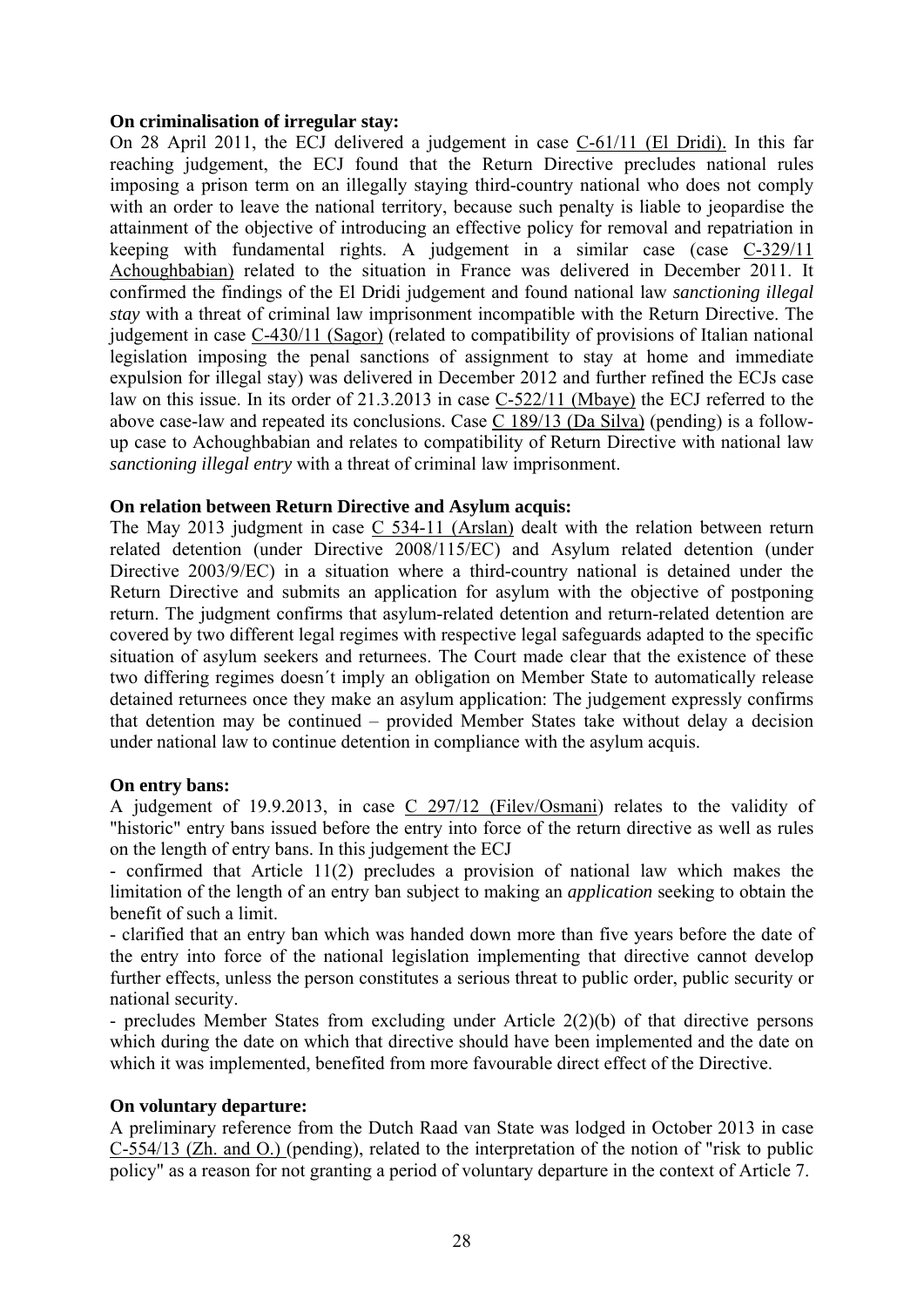#### **On right to be heard (Article 41 of the EU Charter) in Return Directive context**:

-Two preliminary references from French judges on this issue were submitted in spring 2013: In cases C 166/13 (Mukarubega) and C 249/13 (Boudjilida) (pending) the Court was asked whether the right to be heard before a decision is taken under Article  $41(2)$  of the Charter applies to return procedures (Mukarubega) and to specify the exact extent of this right (Boudjilida).

In its judgement of 10.9.2013 in case C- 383/13 PPU (G and R), the Court confirmed that the rights of the defence are to be respected when deciding on the extension of detention. It clarified that not every irregularity in the observation of the rights of the defence brings about the annulment of the decision. Such effect would only take place if the national court considers that the infringement at issue actually would have led to a different outcome.